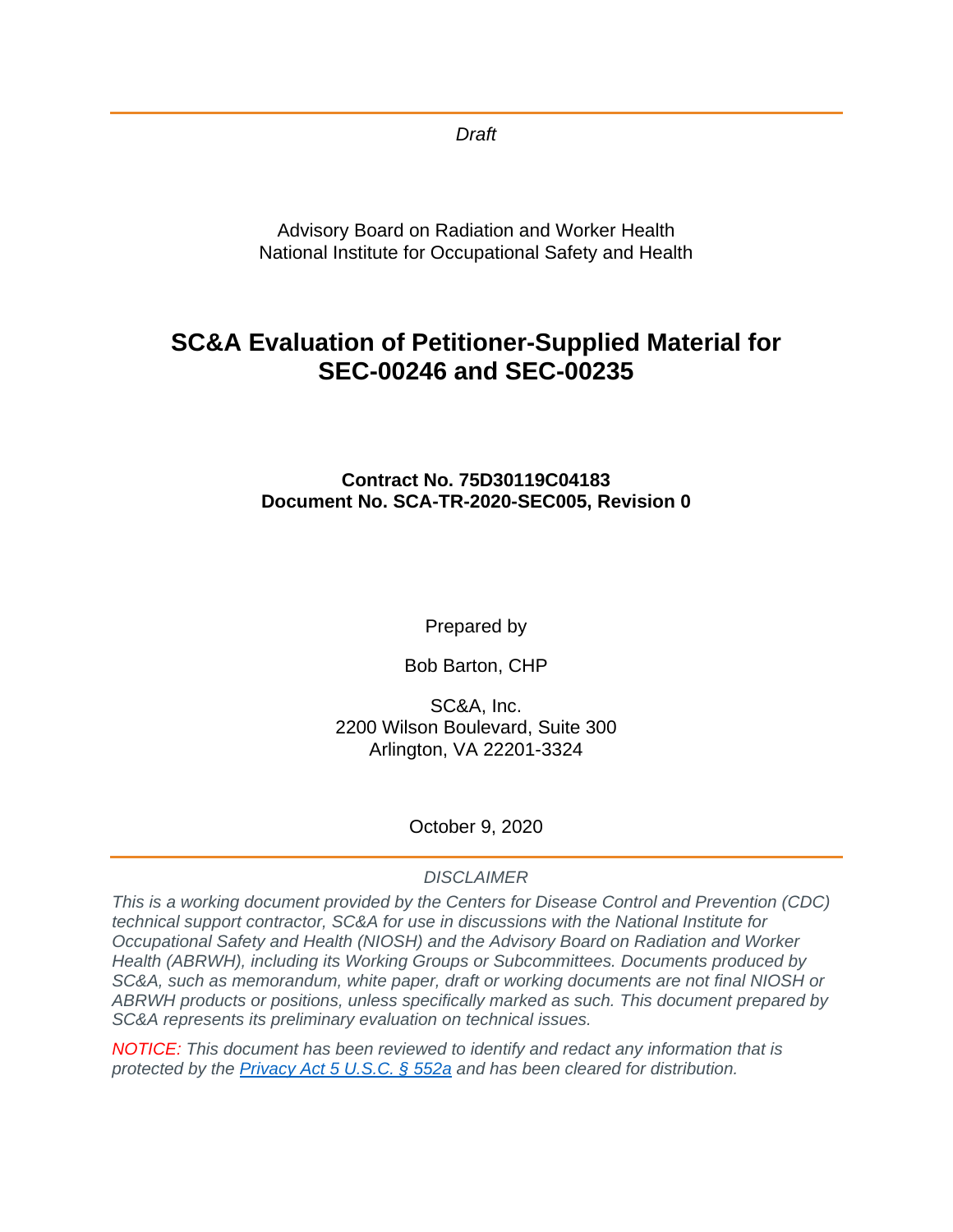|  |  | Effective date: 10/9/2020   Revision No. 0 (Draft)   Document No. SCA-TR-2020-SEC005   Page 2 of 29 |  |
|--|--|-----------------------------------------------------------------------------------------------------|--|
|--|--|-----------------------------------------------------------------------------------------------------|--|

| SC&A, Inc. Technical Support for the Advisory Board on Radiation and Worker Health's Review |  |
|---------------------------------------------------------------------------------------------|--|
| of NIOSH Dose Reconstruction Program                                                        |  |

| <b>Document Title</b>       | SC&A Evaluation of Petitioner-Supplied Material for SEC-00246 and<br>SEC-00235 |
|-----------------------------|--------------------------------------------------------------------------------|
| <b>Document Number</b>      | SCA-TR-2020-SEC005                                                             |
| <b>Revision Number</b>      | $0$ (Draft)                                                                    |
| <b>Supersedes</b>           | N/A                                                                            |
| <b>Effective Date</b>       | October 9, 2020                                                                |
| <b>Task Manager</b>         | John Stiver, MS, CHP [signature on file]                                       |
| <b>Project Manager</b>      | John Stiver, MS, CHP [signature on file]                                       |
| <b>Document Reviewer(s)</b> | Milton Gorden                                                                  |

## *Record of Revisions*

| <b>Revision Number</b> | <b>Effective Date</b> | <b>Description of Revision</b> |
|------------------------|-----------------------|--------------------------------|
| 0 (Draft)              | 10/9/2020             | Initial issue                  |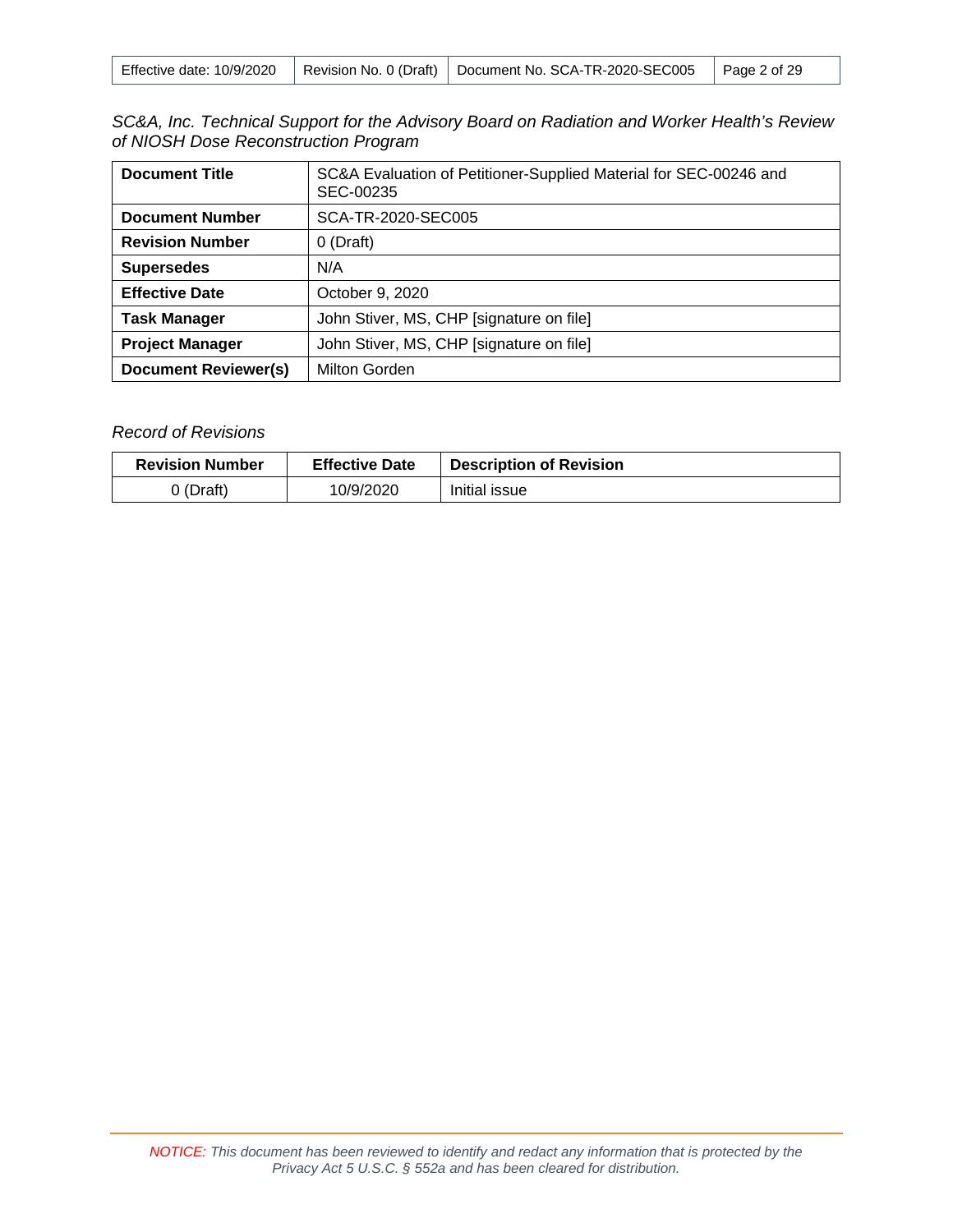# **Table of Contents**

| 1    |                                                                                  |
|------|----------------------------------------------------------------------------------|
| 2    |                                                                                  |
| 2.1  |                                                                                  |
| 2.2  | Evaluation of newly supplied material for SEC-00246 (Area IV)  9                 |
| 3    | Clarifications Related to Petitioner Commentary on Former Worker Interviews      |
| 3.1  |                                                                                  |
| 3.2  |                                                                                  |
| 3.3  |                                                                                  |
| 3.4  |                                                                                  |
| 3.5  |                                                                                  |
| 3.6  |                                                                                  |
| 3.7  |                                                                                  |
| 3.8  |                                                                                  |
| 3.9  |                                                                                  |
| 3.10 |                                                                                  |
| 4    |                                                                                  |
|      | Attachment A: Evaluation of Incidents Provided in CORE Advocacy Case Study (CORE |
|      | Attachment B: Discussion of Other Deficiencies Identified in the "Case Study" as |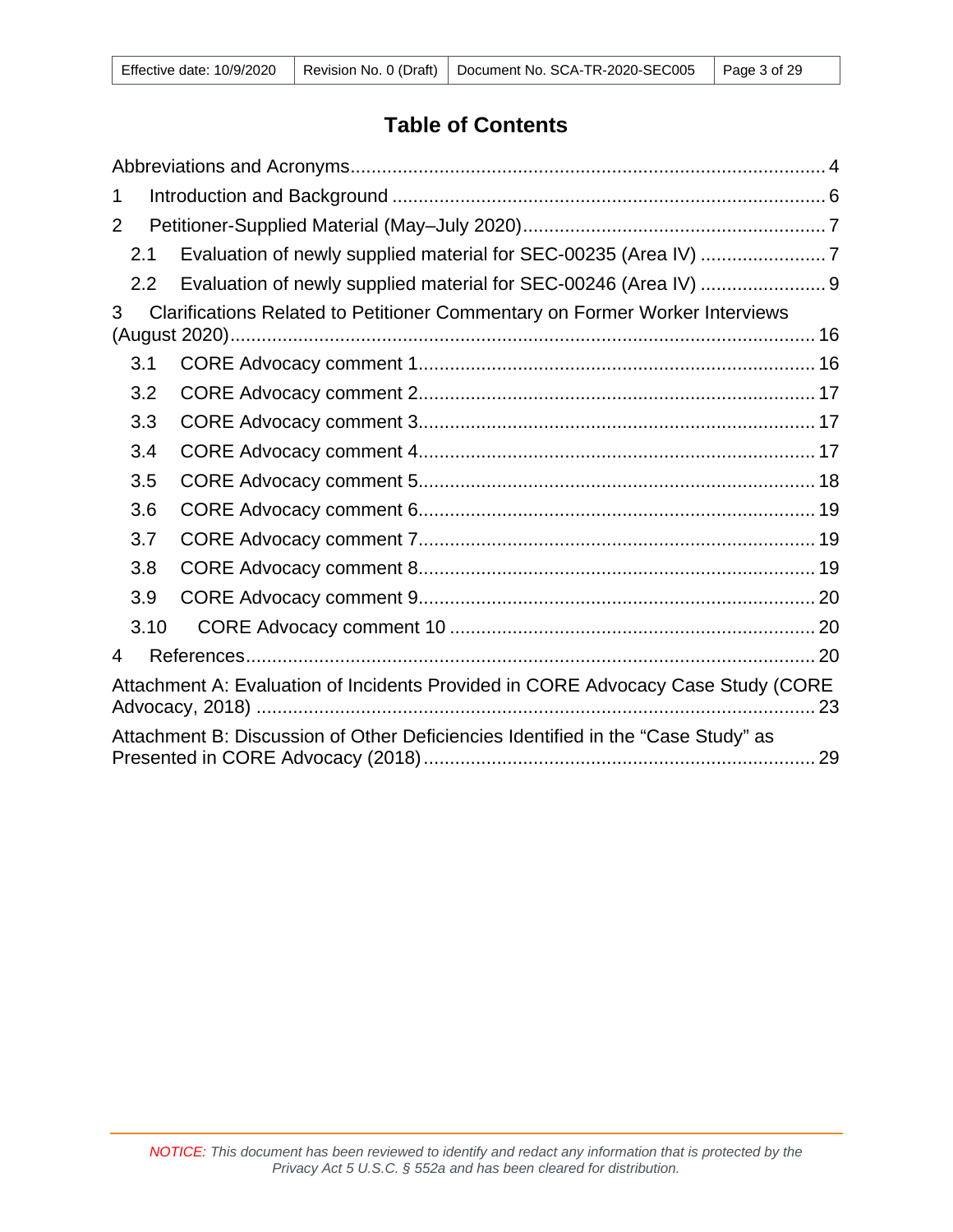# **Abbreviations and Acronyms**

<span id="page-3-0"></span>

| <b>ABRWH</b>         | Advisory Board on Radiation and Worker Health          |
|----------------------|--------------------------------------------------------|
| <b>AIHL</b>          | Atomics International Hot Laboratory                   |
| Area IV              | Santa Susana Field Laboratory - Area IV                |
| <b>ATR</b>           | <b>Advanced Test Reactor</b>                           |
| <b>CAM</b>           | continuous air monitor                                 |
| <b>CATI</b>          | computer-assisted telephone interview                  |
| $\text{cm}^2$        | square centimeters                                     |
| Co                   | cobalt                                                 |
| <b>CORE Advocacy</b> | <b>CORE Advocacy for Nuclear and Aerospace Workers</b> |
| cpm                  | counts per minute                                      |
| Cs                   | cesium                                                 |
| <b>DAR</b>           | <b>Document Acquisition Request</b>                    |
| De Soto              | De Soto Avenue Facilities                              |
| <b>DOE</b>           | U.S. Department of Energy                              |
| <b>DOL</b>           | U.S. Department of Labor                               |
| dpm                  | disintegrations per minute                             |
| <b>DTSC</b>          | Department of Toxic Substances Control                 |
| EE                   | energy employee                                        |
| <b>ETEC</b>          | <b>Energy Technology Engineering Center</b>            |
| FP3A                 | fission product type 3A analysis                       |
| FP3B                 | fission product type 3B analysis                       |
| <b>GA</b>            | gross alpha                                            |
| <b>GB</b>            | gross beta                                             |
| $H-3$                | tritium                                                |
| <b>HHS</b>           | U.S. Department of Health and Human Services           |
| hour                 | hr                                                     |
| $\mu$ Ci/cc          | microcurie per cubic centimeter                        |
| <b>MFP</b>           | mixed fission products                                 |
| mrad                 | millirad                                               |
| mrem                 | millirem                                               |
| <b>NaK</b>           | sodium-potassium alloy                                 |

*NOTICE: This document has been reviewed to identify and redact any information that is protected by the Privacy Act 5 U.S.C. § 552a and has been cleared for distribution.*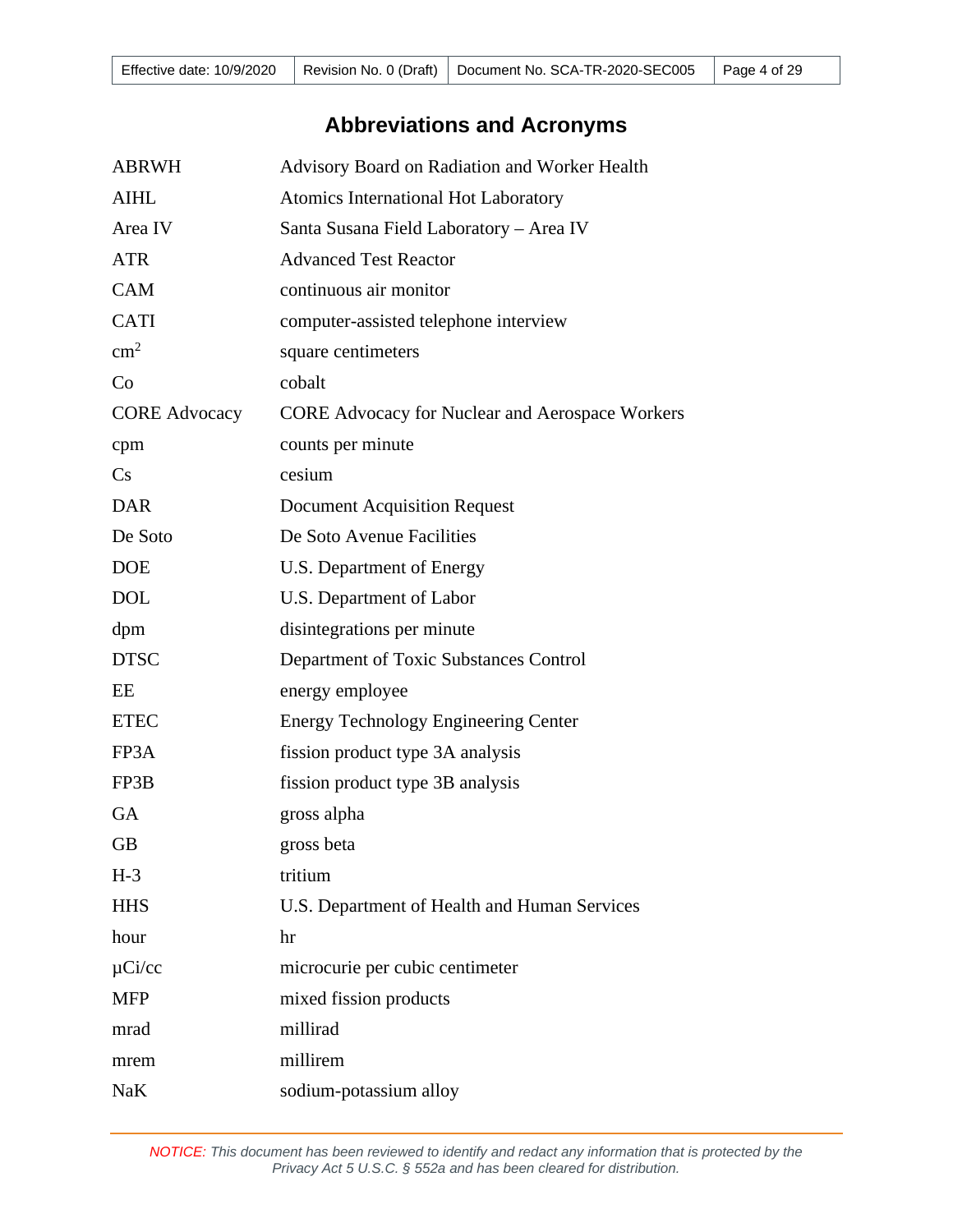|  |  | Effective date: 10/9/2020   Revision No. 0 (Draft)   Document No. SCA-TR-2020-SEC005   Page 5 of 29 |  |
|--|--|-----------------------------------------------------------------------------------------------------|--|
|--|--|-----------------------------------------------------------------------------------------------------|--|

| <b>NIOSH</b> | National Institute for Occupational Safety and Health  |
|--------------|--------------------------------------------------------|
| Pm           | promethium                                             |
| <b>PUA</b>   | plutonium type A analysis                              |
| <b>RIHL</b>  | Rockwell International Hot Laboratory                  |
| Sb           | antimony                                               |
| <b>SEC</b>   | <b>Special Exposure Cohort</b>                         |
| <b>SRDB</b>  | <b>Site Research Database</b>                          |
| <b>SSFL</b>  | Santa Susana Field Laboratory                          |
| <b>TRU</b>   | transuranic                                            |
| <b>UCLA</b>  | University of California, Los Angeles                  |
| UF           | uranium fluorometric                                   |
| <b>UR</b>    | uranium radiometric                                    |
| $U_{x}$      | uranium isotopic composition                           |
| <b>WBC</b>   | whole-body count                                       |
| <b>WG</b>    | Area IV of the Santa Susan Field Laboratory Work Group |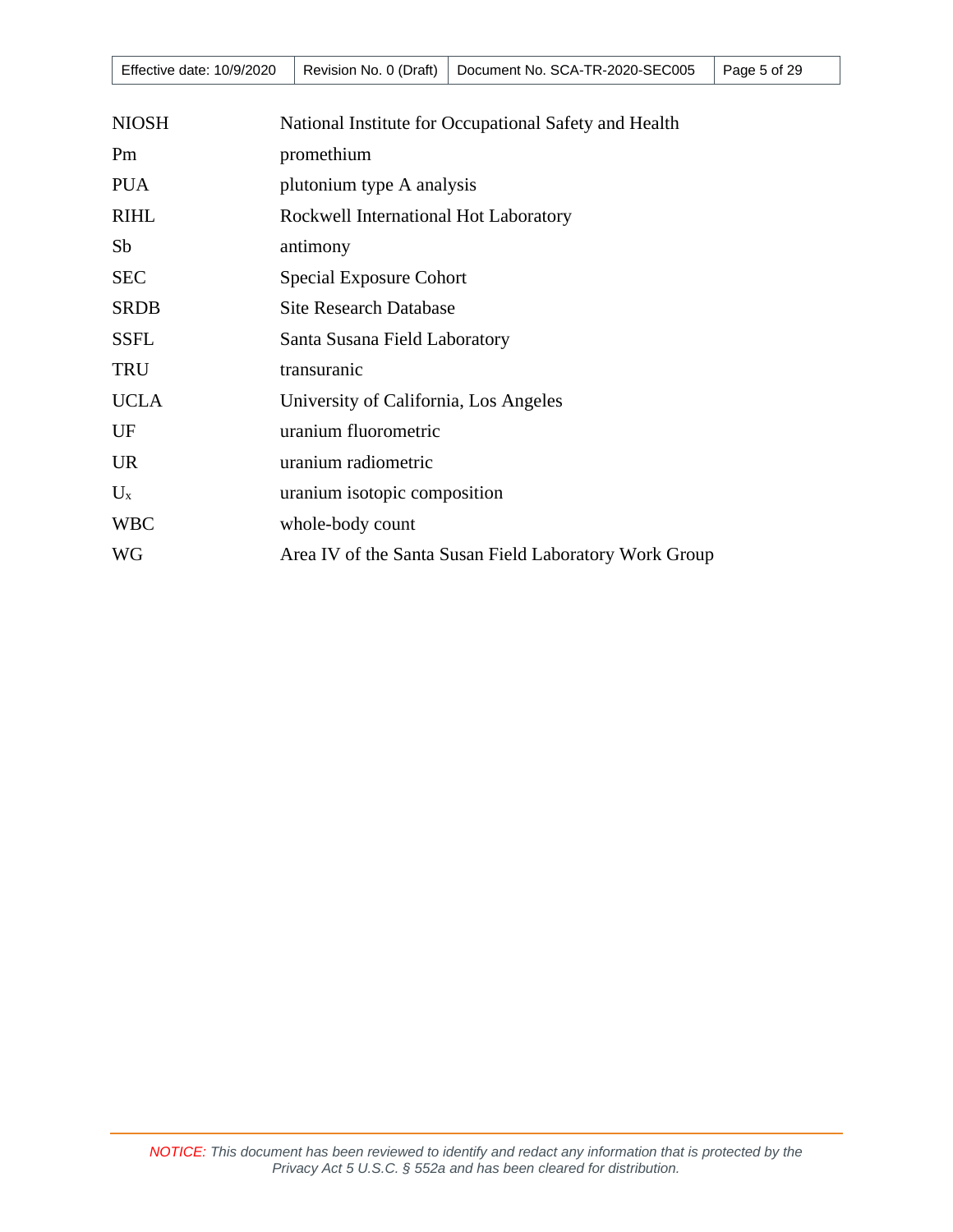## <span id="page-5-0"></span>**1 Introduction and Background**

Between May and August 2020, several document submittals were made by the Special Exposure Cohort (SEC) authorized petitioner representative, CORE Advocacy for Nuclear and Aerospace Workers (hereafter "CORE Advocacy"), to the National Institute for Occupational Safety and Health (NIOSH) in support of SEC-00235 for the Santa Susana Field Laboratory (SSFL) – Area IV (hereafter "Area IV") and SEC-00246 for the De Soto Avenue Facilities (hereafter "De Soto"). These document submittals and correspondence are summarized as follows:

- 1. May 19, 2020: Email from CORE Advocacy to NIOSH requesting clarification on how the identification of various radiological facilities at Area IV might affect the ability to reconstruct radiation doses
- 2. May 29, 2020: Agreement between the State of California Environmental Protection Agency's Department of Toxic Substances Control (DTSC) and the U.S. Department of Energy (DOE) describing buildings slated for demolition at Area IV that were missing from the Energy Technology Engineering Center (ETEC) site description, ORAUT-TKBS-0038-2, revision 00 (NIOSH, 2006)
- 3. June 30, 2020: Report from CORE Advocacy that included the two previous items as well as additional documentation in support of the SEC-00246 petition evaluation (CORE Advocacy, 2020a)
- 4. August 9, 2020: Email from CORE Advocacy (2020b) to the Area IV of the Santa Susana Field Laboratory Work Group (WG), NIOSH, and SC&A, Inc. regarding the SC&A memorandum summarizing former worker interviews conducted between 2018 and 2019 (SC&A, 2020)
- 5. August 10, 2020: Resubmission of a signed affidavit by given in October 2018 (choose 2018) (note: this is a separate item than the interview summary discussed in section 3)

On July 2, 2020, the WG tasked SC&A with evaluating the ongoing petitioner concerns raised regarding the Area IV and De Soto facilities in the context of new information submitted by CORE Advocacy as described above.<sup>[1](#page-5-1)</sup> This report presents  $SC&A$ 's review and evaluation of the petitioner-submitted documentation, correspondence, and commentary. Section 2 of this report addresses the main issues raised in items 1–3 above. Section 3 addresses the questions and commentary in item 4 and discusses item 5 in the context of the subsequent interviews conducted with former workers.

In addition, CORE Advocacy submitted a parallel item to NIOSH in 2018, "Case Study: Boeing Response to the Document Acquisitions Request (DAR): A Comparison Between Original Employment Records and the DAR" (CORE Advocacy, 2018). In attachments A and B, SC&A

<span id="page-5-1"></span><sup>1</sup> Previous SC&A evaluations of petitioner-supplied documents and issues can be found in SC&A (2019a, 2019b, 2019c).

*NOTICE: This document has been reviewed to identify and redact any information that is protected by the Privacy Act 5 U.S.C. § 552a and has been cleared for distribution.*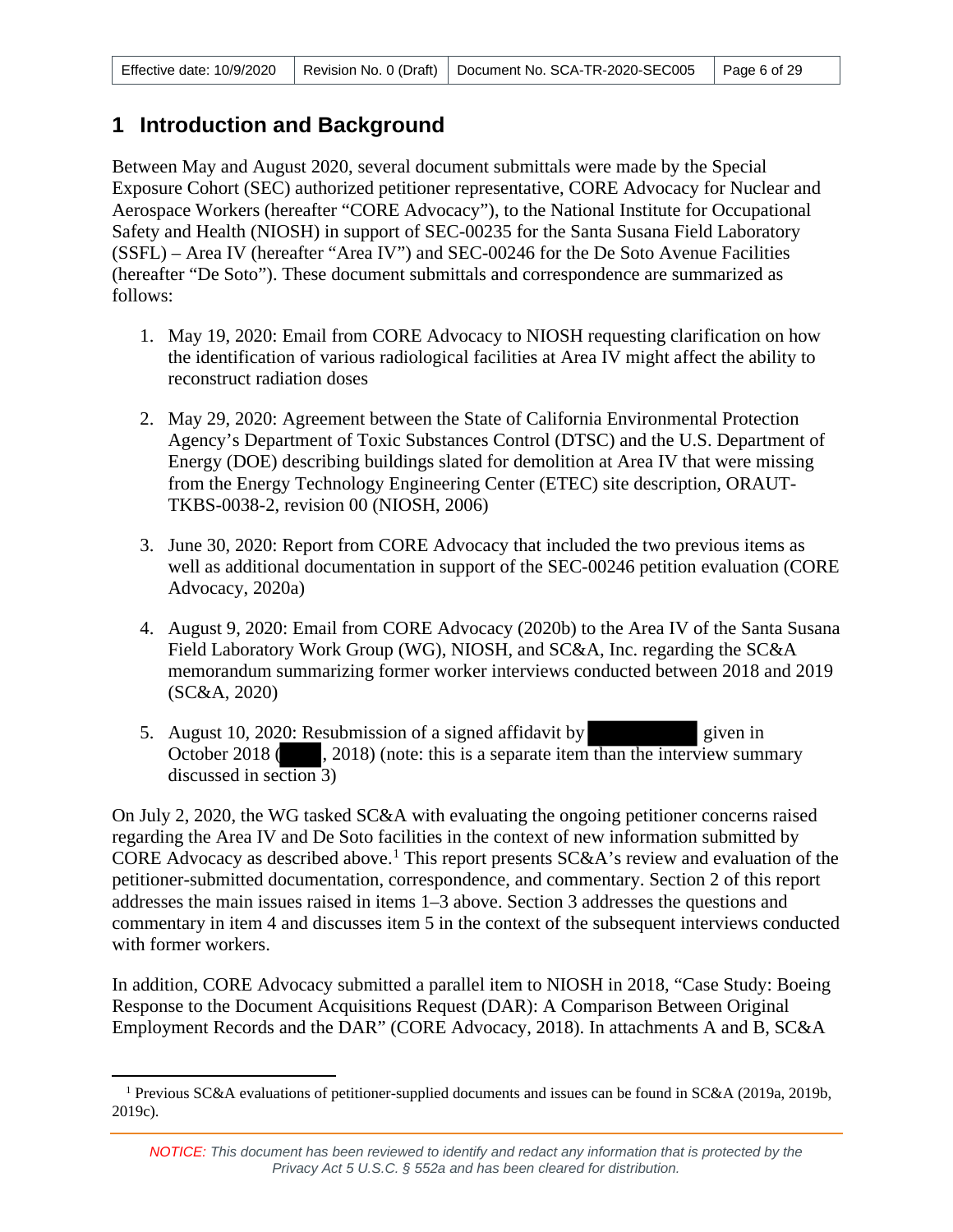discusses various aspects of this case study that are relevant to the evaluation of SEC-00235 and SEC-00246.

## <span id="page-6-0"></span>**2 Petitioner-Supplied Material (May–July 2020)**

As stated in the introduction, CORE Advocacy supplied additional documentation to NIOSH related to SEC-00235 and SEC-00246 on May 19, May 29, and June 30, 2020. Section 2.1 addresses new material submitted related to SEC-00235 (Area IV), and section 2.2 addresses new material submitted related to SEC-00246 (De Soto).

## <span id="page-6-1"></span>**2.1 Evaluation of newly supplied material for SEC-00235 (Area IV)**

Two main document submissions provided by CORE Advocacy relate directly to the evaluation of SEC-00235:

- 1961 Boeing Incident Report A-0378 that confirms at least two different hot laboratories in use at Area IV (CORE Advocacy, 2020a, PDF pp. 7–8), rather than the single "hot laboratory" described in NIOSH (2006)
- 2020 agreement between DOE and DTSC describing plans to demolish radiological facilities at Area IV (CORE Advocacy, 2020a, PDF pp. 9–25)

SC&A notes that Boeing Incident Report A-0378 was dated July 13, 1961. Therefore, any internal exposure occurring during that timeframe would already be covered by SEC-00156 for Area IV, which determined that reconstruction of internal doses during this period is infeasible (ABRWH, 2010).

However, the overarching issue related to this incident report is the correct identification of radiological areas in the context of the ability to adjudicate SEC claims and/or perform sufficiently accurate dose reconstruction. CORE Advocacy (2020a) notes:

The Building 4009 Hot Laboratory that is described in the Incident Report is not included in the Site Description or Site Profile; all associated references to hot laboratory activities at Building 4009 are missing, including the materials used, incidents and releases, and corresponding worker and environmental data. [CORE Advocacy, 2020, p. 3]

The incomplete nature of the current site description (NIOSH, 2006) is also evidenced by the 2020 agreement between DOE and DTSC noted above (CORE Advocacy, 2020a, PDF pp. 9– 25). Similarly, CORE Advocacy (2020a) notes:

Some of the facilities that are currently scheduled for demolition are not accounted for in the Site Profile; all associated references and activities, materials, incidents, and releases that were associated with these locations (and all corresponding environmental data) are missing. [CORE Advocacy, 2020a, p. 3]

The stewardship of the ETEC site profile/site description is not under SC&A's purview; therefore, it is not appropriate for SC&A to discuss its disposition. However, SC&A would note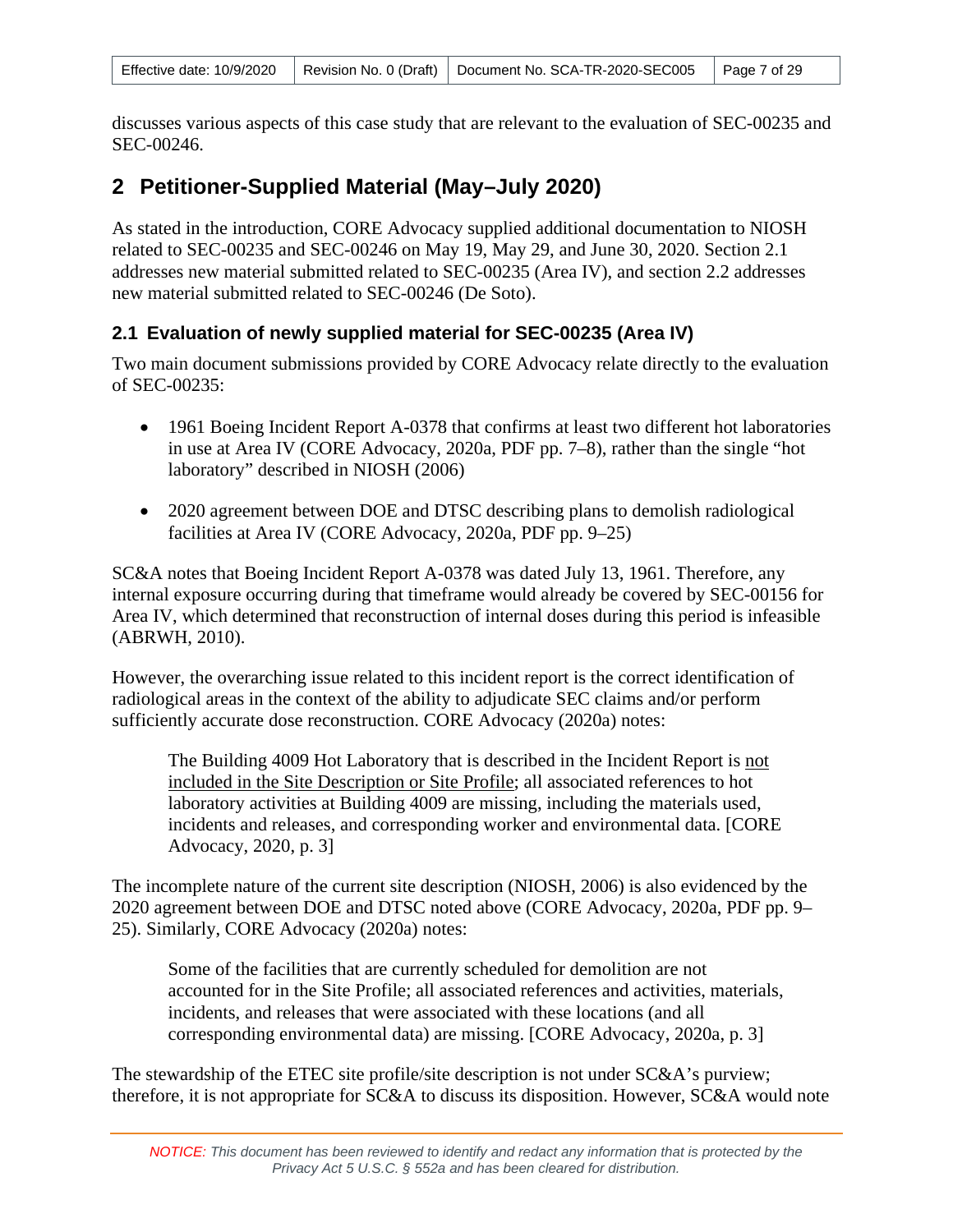that current methods for SEC adjudication and/or dose reconstruction methods are not building specific but rather are area specific (i.e., Area IV and/or De Soto rather than a specific building). As noted by CORE Advocacy (2020a):

At a 2018 Workgroup Meeting NIOSH indicated that all SSFL-DeSoto radiation data is "the same," meaning that daily and undocumented worker rotation between the two sites prevents NIOSH from determining which exposures occurred at SSFL verses DeSoto, and/or which exposures may have involved americium and/or thorium and associated progeny. [CORE Advocacy, 2020a, p. 2]

The undocumented worker movement between De Soto and Area IV has previously been discussed multiple times in both WG and Advisory Board on Radiation and Worker Health (ABRWH) meetings. It must be reiterated from those meetings that the placement of covered workers in either location is under the purview of the U.S. Department of Labor (DOL) and, thus, SC&A does not necessarily have the authority to provide input into these determinations.

Nonetheless, to provide a more complete understanding of how individual claims are assigned to either De Soto or Area IV (or both), SC&A examined the full claimant population of workers at both sites (post-1964) to characterize what location based-information was available to place workers at a given location for SEC adjudication/dose reconstruction. At the time of the review, there were 409 claimants who worked at one (or both) of the sites of interest.

SC&A can confirm that in nearly all cases, worker location was established via their "timeclock" location as provided by DOE/Boeing. Of the 409 claims:

- Three hundred and six (75 percent) had covered employment at only one of the locations (Area IV or De Soto).
- Ninety-nine (24 percent) had covered employment at both locations; however, there was no overlap in employment at either site (i.e., no covered employment at both Area IV and De Soto during the same time period).
- Four (1 percent) had covered employment at both locations, and some portion of the covered employment *did* overlap between the two sites.

In the latter four cases, SC&A believes the overlapping employment was established by DOL via coworker affidavit that affirmed the energy employee (EE) would routinely work in both locations. Therefore, while mechanisms exist to address multiple employment locations, the onus appears to be on the claimant to provide sufficient evidence of worker rotation among the two different facilities.

In addition, SC&A examined the available claimant files to determine if alternate evidence exists (beyond the timeclock location) that might aid in clarifying actual worker locations. One such piece of evidence observed in the claim files is a "visitor log" (refer to figure 1 for an example). SC&A assumes that these visitor logs denote unusual, or nonroutine, entry into work areas where radiological hazards existed. However, only 87 (or ~21 percent) of the reviewed claimant files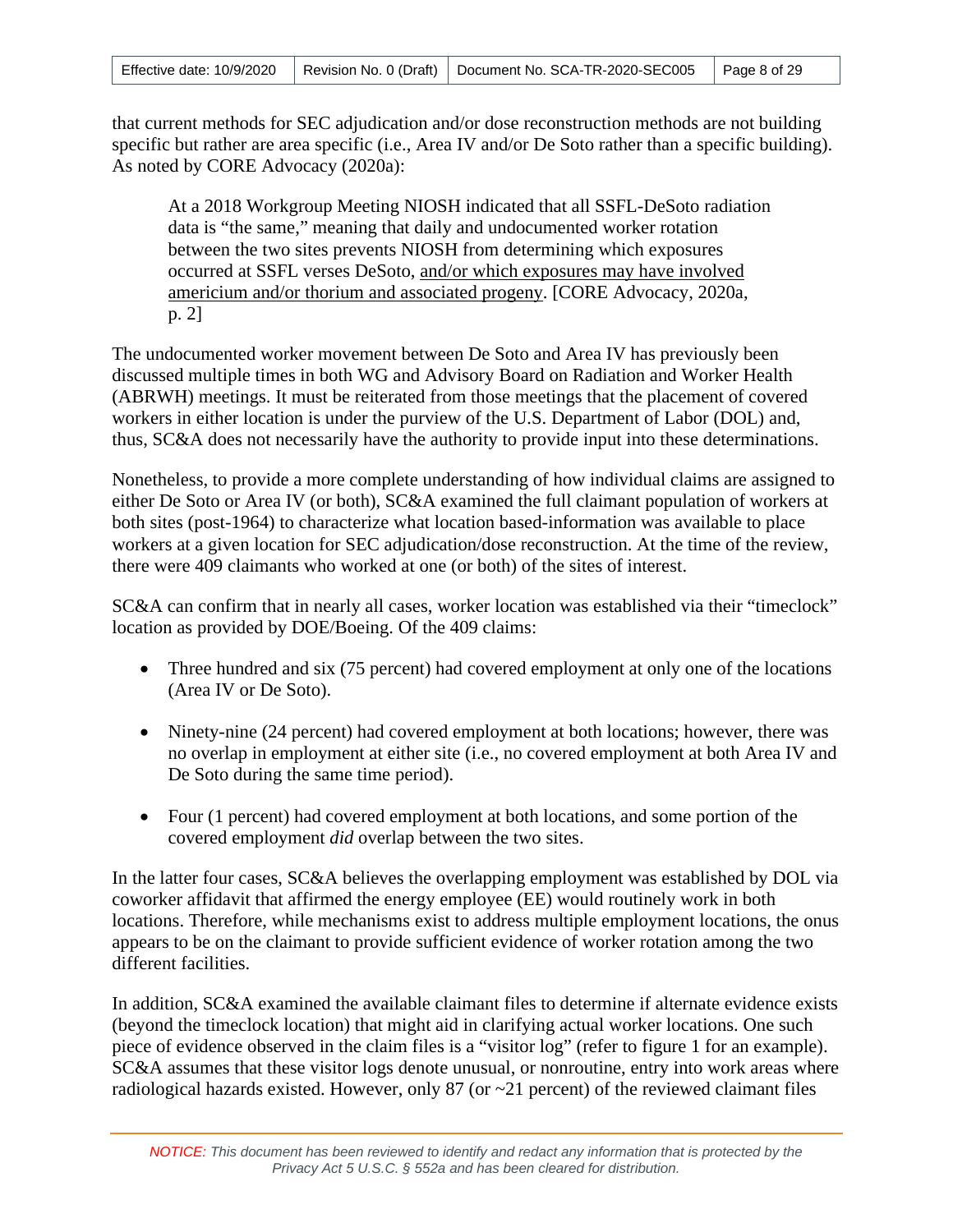contained such a record. It is unknown to SC&A whether this reflects the portion of the claimant population that rotated to other areas or represents a lack of completeness in the visitor logs themselves. SC&A's examination of these visitor logs identified 18 claimants for whom the visitor log entries contradicted the facility or time period established in the EE's covered employment. These claim numbers will be provided to NIOSH; however, it should be noted that most of these cases already qualified for the established SECs and/or had a calculated probability of causation that was greater than 50 percent.

Finally, it should be noted that the "Bldg or Account" codes that appear in the visitor logs also appear in the original external dosimetry records provided by Landauer. These original dosimetry records were observed by SC&A in the claimant monitoring histories for 112 of 222  $(\sim 50\%)$  of claimants with external monitoring records. However, only 35 of 222 ( $\sim 16\%)$ ) externally monitored claims contained a complete set of Landauer external monitoring records.



*Figure 1. Example of a "visitor log" sometimes contained in a claimant's dosimetry file* 

## <span id="page-8-0"></span>**2.2 Evaluation of newly supplied material for SEC-00246 (Area IV)**

The petitioner submitted three additional documents in June 2020 in support of the evaluation of SEC-00246 (CORE Advocacy, 2020a), these documents are as follows:

- a 1965 internal letter from Atomics International that describes the movement of workers who had been transferred to the Hot Laboratory from other areas (CORE Advocacy, 2020a, PDF pp. 26–27) (refer to section 2.2.1 below)
- handwritten note from 1986 observing that several whole-body counts (WBCs)/in vivo records were missing from an EE's radiological file (CORE Advocacy, 2020a, PDF p. 28) (refer to section 2.2.2 below)
- a 1967 Health Physics summary report describing an incident involving a drum located on the Building 001 vault pad (De Soto) catching fire: The drum contained depleted Fermi fuel and Advanced Test Reactor (ATR) waste. Note: this incident is identified in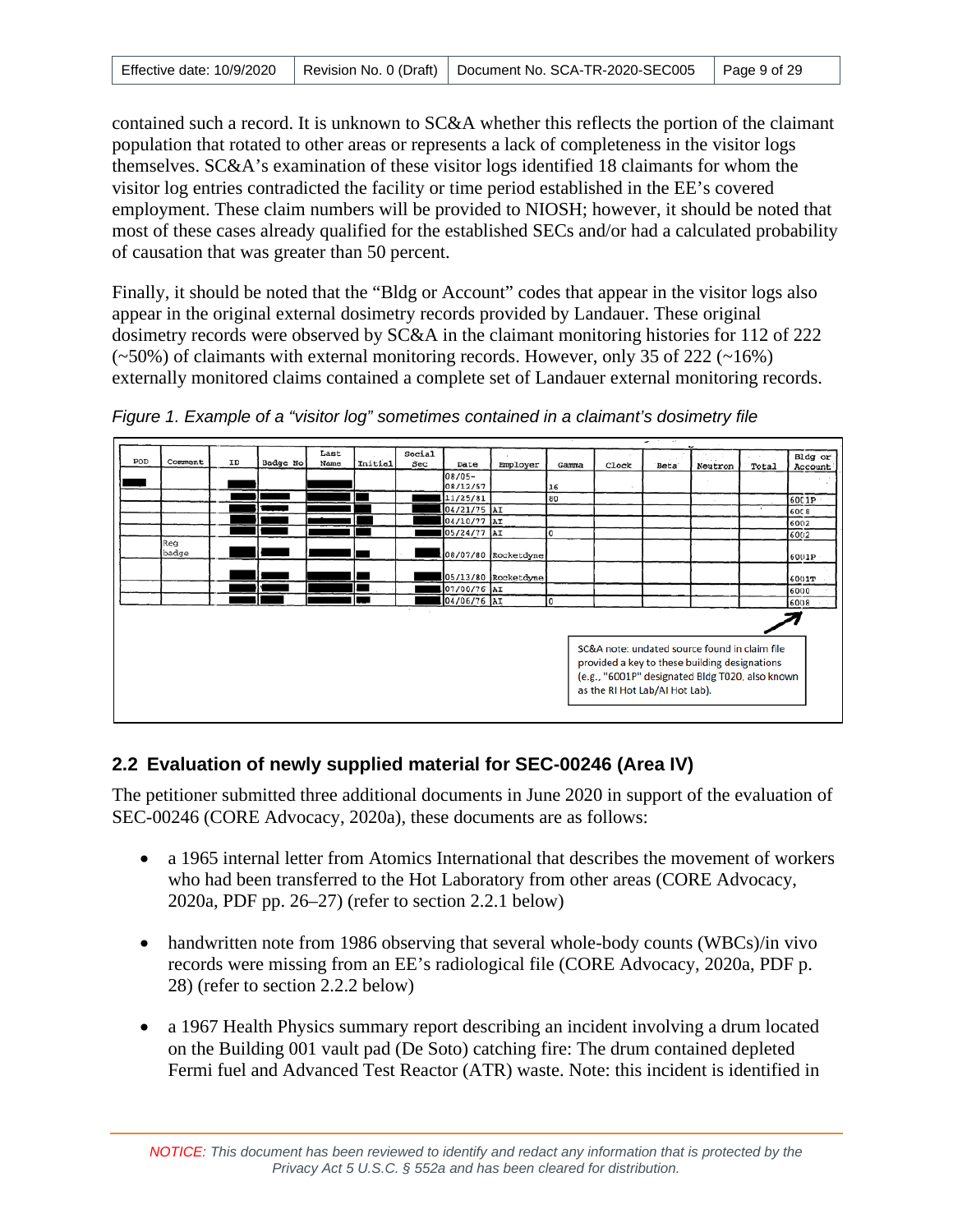the Boeing Incident Database as incident A-0617 (CORE Advocacy, 2020a, PDF p. 29) (refer to section 2.2.3).

Each of these documents is discussed in the subsections below.

#### *2.2.1 1965 internal letter from Atomics International*

This letter documents corrections made to the reported external dose totals for the Atomics International Hot Laboratory in 1964 and describes the movement of workers who had been transferred to the Hot Laboratory from other areas. The corrections to the dose totals were explained as follows in the letter, provided by CORE Advocacy (CORE Advocacy, 2020a, PDF p. 26):

Most of the discrepancies are minor and can probably be traced to improper addition of figures, visitor film badge results not carried on the Hot Lab books, or exposures received previous to/or away from the Hot Laboratory.

The document then contains a list of EEs followed by three columns of external exposure data:

- 1. "Hot Lab Recorded Total mrem"
- 2. "Landauer Recorded Total mrem"
- 3. "Recommended Total Exposure"

Several of the workers in the list have an asterisk next to their name, which the document indicates:

Denotes personnel who transferred to the Hot Lab from another unit or were relocated for temporary assignment. [CORE Advocacy, 2020a, PDF p. 27]

In each of these cases, the dose recorded in the first column (Hot Lab recorded total mrem) is lower than the dose in the second column (Landauer recorded total mrem). The "Recommended Total Dose" in the third column reflects the Landauer recorded total. This suggests that these workers accrued external dose at locations other than the Atomics International Hot Laboratory during the year 1964.

Although this document contains data from 1964 (and thus included in either SEC-00168 or SEC-00156 for De Soto and Area IV, respectively), the document supports the position that radiation workers freely rotated among different work areas. The document does not indicate from what locations the workers were transferred; however, SC&A does not dispute that workers rotated between the different site areas. In fact, as discussed in section 2.1, under certain circumstances workers have been assigned covered employment at both De Soto and Area IV during the same time period. The reader is referred to section 2.1 for a discussion and characterization of available records to place claimants in different work areas.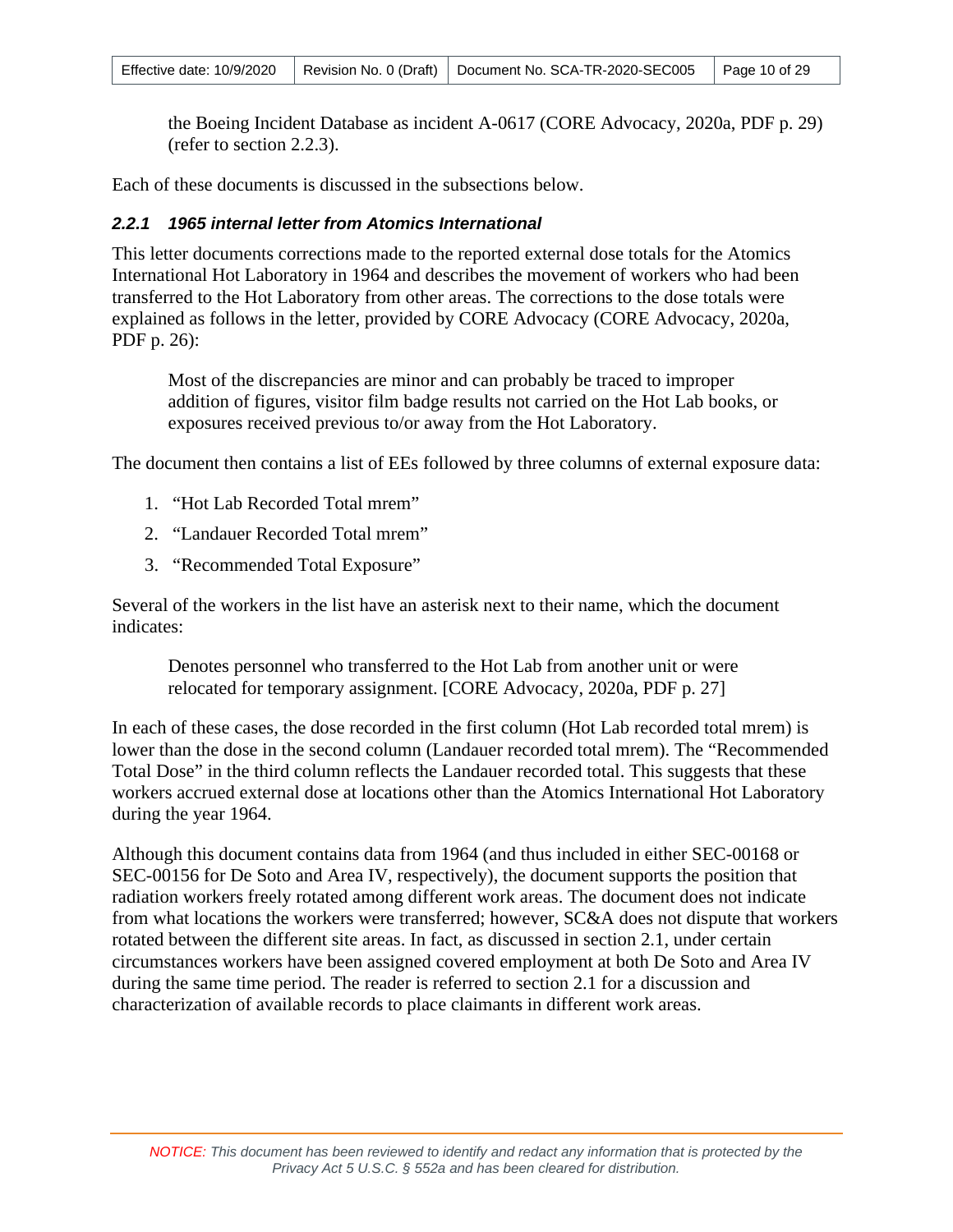### *2.2.2 Handwritten note concerning missing WBC records*

In the June 2020 submittal, CORE Advocacy provided a portion of a handwritten note that documents a conversation between two EEs concerning the reporting of WBC results. A transcription of the note is as follows (CORE Advocacy, 2020a, PDF p. 28):

[The EE] was surprised that the report showed only 4 in-vivo counts. Says "What about Big Rock Point and Chin Shan?" I said we didn't normally report those. (I think we should)

Says "What about UCLA?"

We definitely should have those,

[handwritten note contains the word "None" written in the left margin with an arrow pointing in between these lines]

done  $\sim$  1964–66 for  $U_x$  on "Powder Room Workers". Can you list all the counts [the EE] has had? Some from U<sub>x</sub>/UCLA and Helgeson, and maybe 1 for Cs-137 by Helgeson?

The origin of the word "None" written in the margin is not known to SC&A. Although SC&A observed in vivo results from 1965 in several claim files (refer to Claims) and ), these measurements were performed by "California Nuclear Inc." The EE described in the above quote was included in those sampled via in vivo by California Nuclear Inc. in 1965 as well as two WBCs performed by UCLA in 1968.

Nonetheless, CORE Advocacy correctly notes that this handwritten log raises questions about the completeness of WBC data for use in dose reconstruction. In support of these questions, CORE Advocacy also submitted a case study comparison to NIOSH in 2018 for the EE discussed in the above note. SC&A obtained access to the case study from CORE Advocacy and notes the following concerning internal monitoring records for the  $EE^2$  $EE^2$ :

- Records supplied by the EE contained 12 distinct in vivo assessments (including one thyroid count).
- Not all the in vivo measurements were associated with work at Area IV/De Soto: Two in vivo results were for San Onofre Nuclear Generating Station, one in vivo result was from River Bend Station, one result was from Big Rock Point (operated by Consumer's Power), and one result was taken at Fort Calhoun.
- SC&A identified five additional WBC results in the Site Research Database (SRDB) documentation that occurred in 1992 and 1993 that were not included in either the records supplied by the EE or the Boeing Company Document Acquisition Request response (DAR) provided by CORE Advocacy (Boeing, 2018).

<span id="page-10-0"></span><sup>&</sup>lt;sup>2</sup> Attachment A discusses concerns raised by the CORE Advocacy (2018) case study regarding the reporting of incidents. In addition, attachment B briefly discusses other related issues put forth by CORE Advocacy (2018).

*NOTICE: This document has been reviewed to identify and redact any information that is protected by the Privacy Act 5 U.S.C. § 552a and has been cleared for distribution.*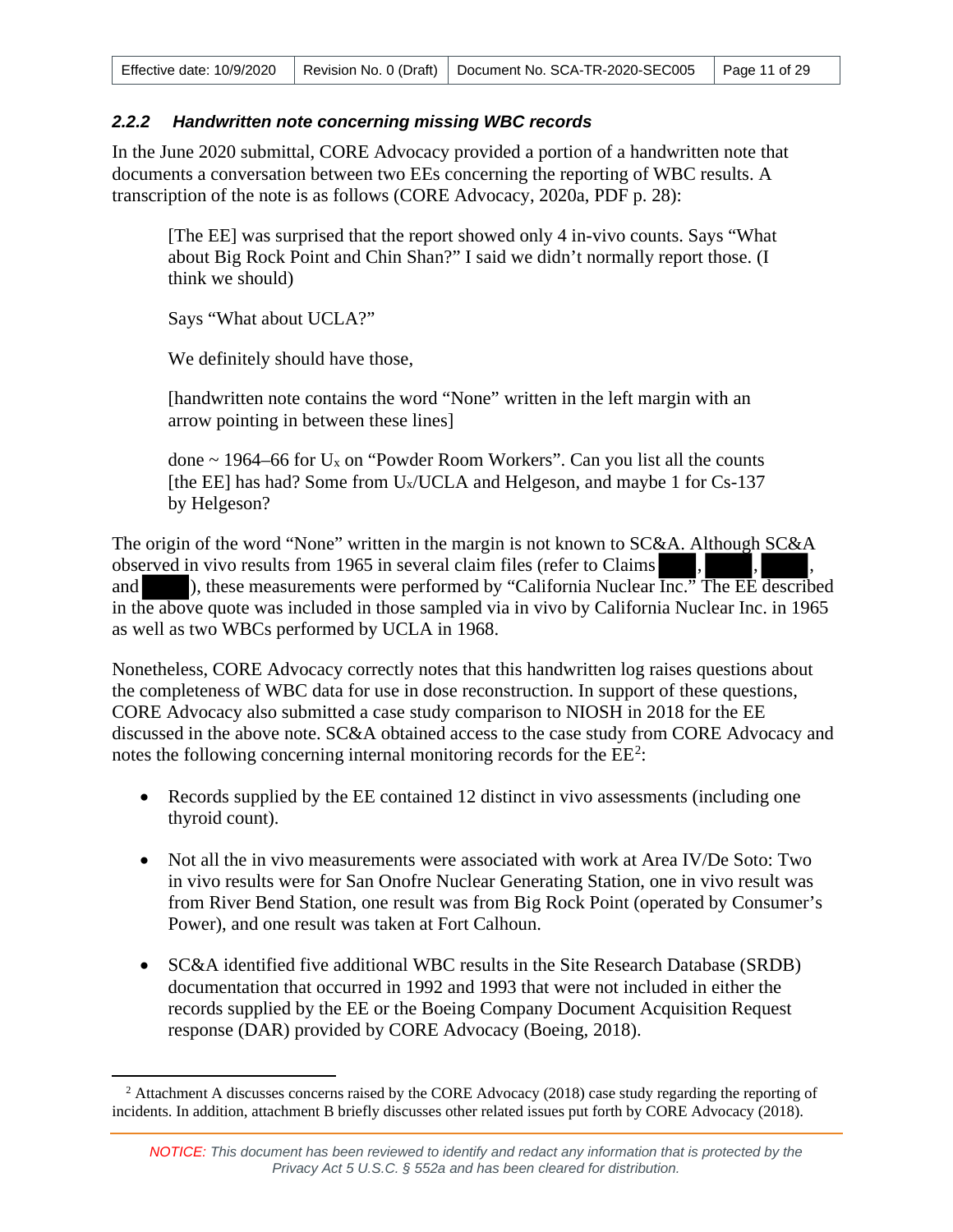- The DAR contained four total body counts and/or lung scans that were performed on the EE, with all results negative. No dates of the measurements were provided in the DAR.
- The DAR further noted that 144 bioassay samples were analyzed for the EE, with all results low enough that a further dose evaluation was unwarranted. None of the actual bioassay sample dates or numerical results were included in the DAR.

Based on a comparison of the DAR provided by CORE Advocacy and records provided by the EE, it is clear that the DAR contains an incomplete set of internal monitoring records. However, SC&A would also note that the format of the records provided is inconsistent with the radiological dose records typically supplied to NIOSH for dose reconstruction and observed by SC&A in its review of the claimant population. Therefore, it is not clear to SC&A that the case study comparison necessarily reflects a systemic deficiency in internal radiological exposure records available for dose reconstruction. It may be instructive for NIOSH to request a full set of dosimetry records for the EE to determine if noted deficiencies persist in current requests for exposure information.

To gain further insight into the internal monitoring practices of De Soto/Area IV employees, SC&A characterized the available claimant population for these sites. Of the 409 claimants available for analysis,  $107$  (or  $\sim$  26 percent) were monitored internally at some point during the period of interest (post-1964). Of those who were internally monitored:

- One (~1 percent) were monitored via WBC only.
- Seventy-five (~70 percent) were monitored via bioassay only.
- Thirty-one (~29 percent) were monitored via both WBC and urinalysis.

The distribution of internal monitoring type underscores the fact that the primary method of controlling and quantifying internal exposures at De Soto/Area IV was via bioassay sampling (i.e., urinalysis and, much more rarely, fecal analysis). It should be noted that NIOSH used the available urinalysis data in the formulation of co-exposure intake assignments for unmonitored exposures (NIOSH, 2008).

In addition, SC&A examined the computer-assisted telephone interview (CATI) files for the claimant population to identify claimants who indicated participation in the in vivo monitoring program. These claim files were then inspected to determine whether in vivo monitoring results are included in the individual's dosimetry file. Of the 409 available claims, 203 (~50 percent) did not have a CATI available for review or indicated that they did not know if they participated in the in vivo program. Table 1 summarizes the remaining 206 CATIs that provided information concerning in vivo participation. As shown in the table, most of the remaining CATIs indicated no participation in the in vivo program. Of those that indicated they had participated in the program (23 total), roughly two-thirds also had corresponding in vivo files in their individual dosimetry files.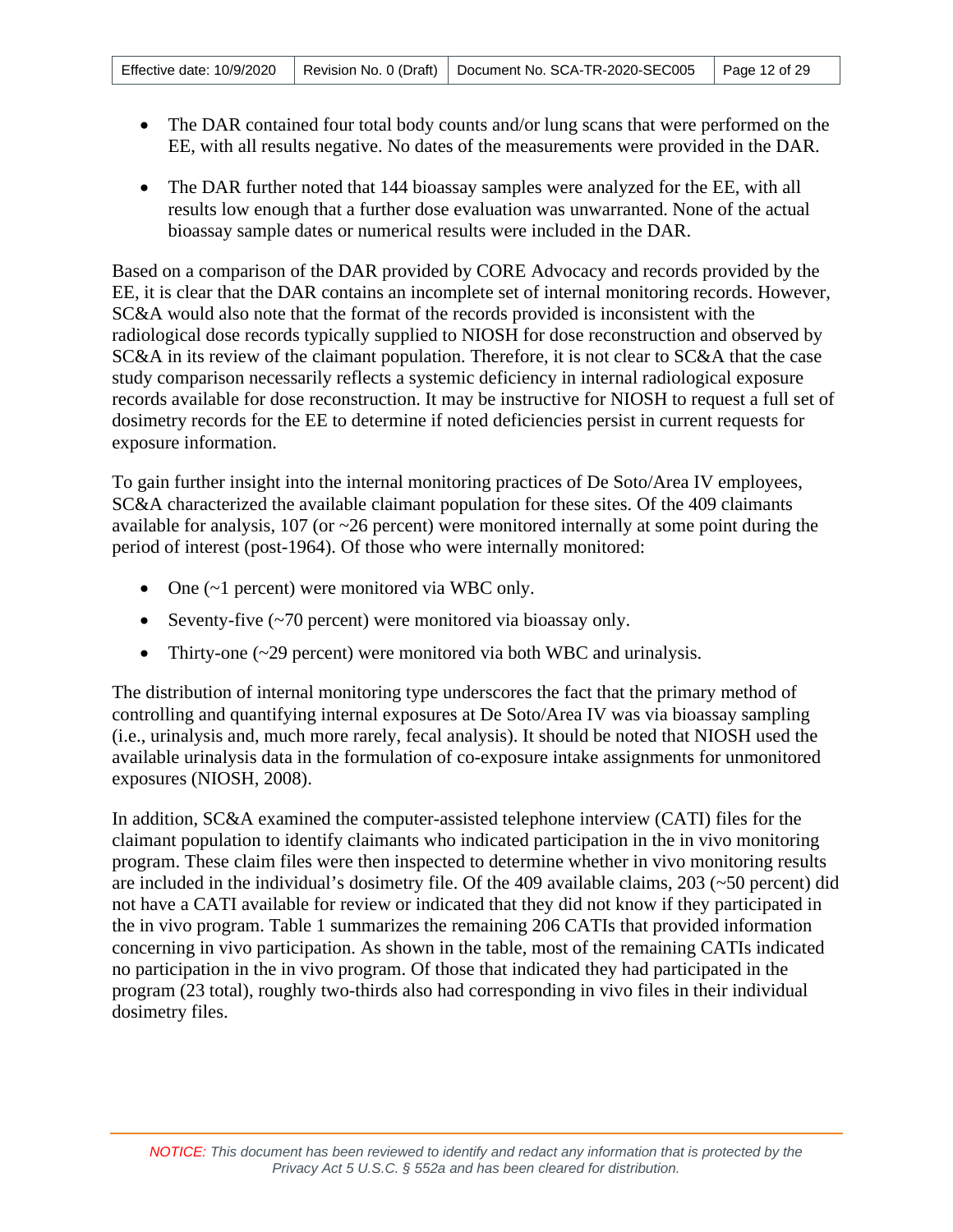| Effective date: 10/9/2020 |  | Revision No. 0 (Draft)   Document No. SCA-TR-2020-SEC005 | $\vert$ Page 13 of 29 |
|---------------------------|--|----------------------------------------------------------|-----------------------|
|---------------------------|--|----------------------------------------------------------|-----------------------|

| <b>CATI</b> indicated in vivo<br>participation? | In vivo records located in<br>claim file? | Total (%)    |
|-------------------------------------------------|-------------------------------------------|--------------|
| No                                              | No.                                       | I77 (86%)    |
| No                                              | Yes                                       | 6(3%)        |
| Yes                                             | Yes                                       | ٫7%′<br>15 ( |
| Yes                                             | N٥                                        | 8(4%         |

*Table 1. Summary of claims with CATIs indicating participation in the in vivo program* 

Further description of the eight cases in which in vivo monitoring records are potentially missing from the individual dosimetry file is as follows:

- Case  $1^3$  $1^3$  (Claim ): The CATI with the EE may be referring to employment at Hanford rather than ETEC, as the heading in the CATI report only indicates Hanford. However, the EE stated the in vivo count occurred "at the end of employment," which may correspond to ETEC.
- Case 2 (Claim ): The CATI with the survivor indicated the EE had *only* been monitored via in vivo (no urinalysis). Given the timeframe of covered employment, which ended in 1984, SC&A considers such a monitoring practice unlikely.
- Case 3 (Claim ): The EE indicated in vivo monitoring at ETEC but not while at Hanford. No evidence of in vivo monitoring was identified for ETEC, but the EE did receive in vivo monitoring at Hanford.
- Case 4 (Claim ): The EE reported participating in a single WBC during employment. The EE was monitored via urinalysis, but no WBC could be located. No further information is contained in the available DOL files for this claim.
- Case 5 (Claim ): The EE reported having urinalysis and in vivo counting during both Hanford and ETEC employment. No radiological monitoring was identified for ETEC, and no internal monitoring was available for Hanford. The EE's job title ( ) would not generally be considered a radiological job.
- Case 6 (Claim ): The CATI with the EE reported in vivo counting "every couple of years" at both ETEC and Hanford. There are many in vivo measurements associated with the EE at Hanford.
- Case 7 (Claim ): The CATI with the EE states they were monitored via in vivo after work in the "hot cell" at Area IV. However, the EE goes on to state that this work was done prior to 1964 (this predates the assumed start of in vivo monitoring at ETEC, although it is unclear when in vivo counting may have started at UCLA).
- Case 8 (Claim ): The CATI with the survivor checked all the boxes for internal monitoring (i.e., urinalysis, fecal, in vivo, and breath monitoring). The survivor did not know what frequency this sampling may have occurred or other specific information on

<span id="page-12-0"></span><sup>3</sup> Case numbers are an arbitrary designation assigned by SC&A for the purpose of discussion in this report and do not represent any personal identifying information.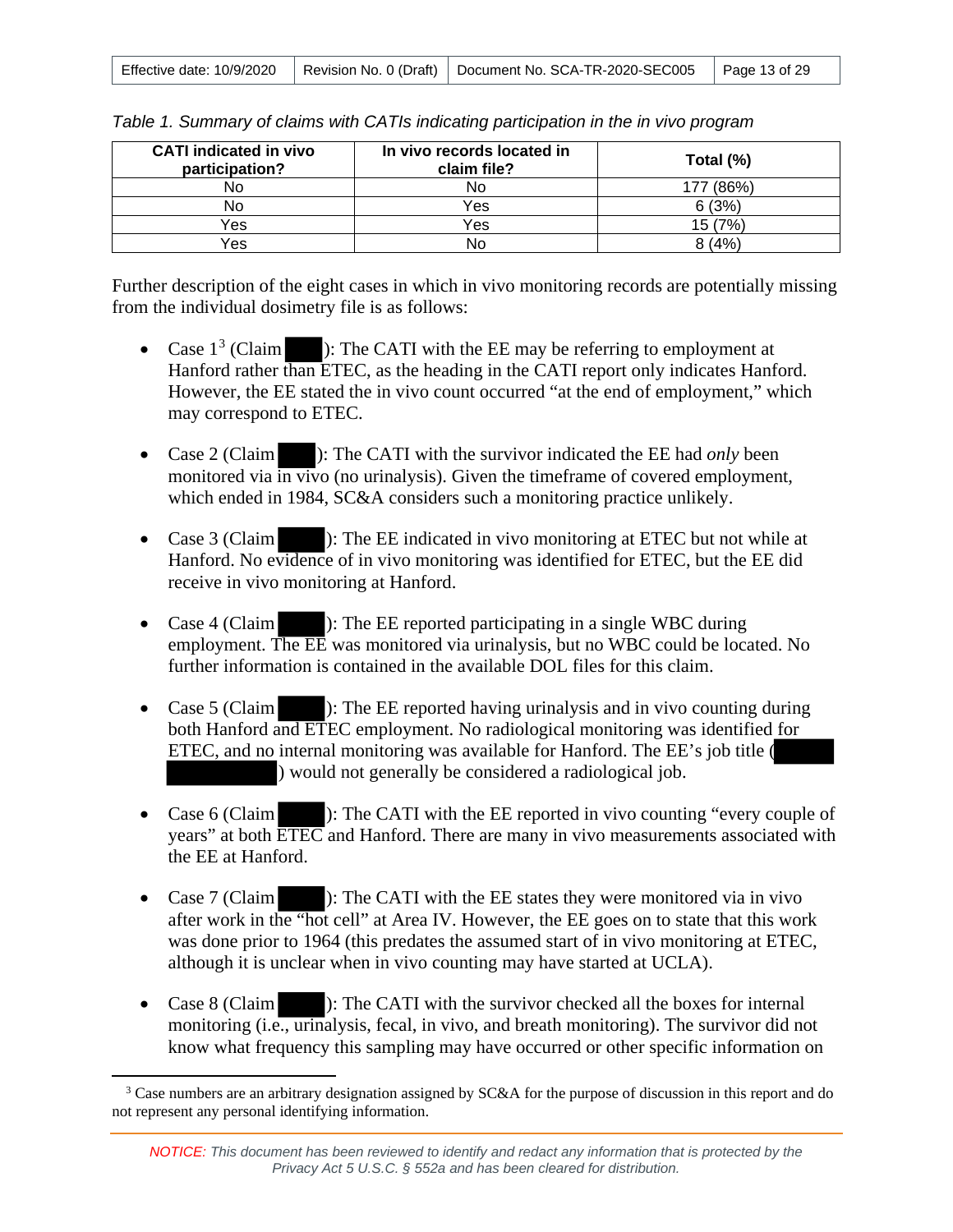internal monitoring. The CATI was only in "Summary Draft" form and has not been finalized.

In addition to comparing statements in the CATI report to the individual dosimetry files for ETEC, SC&A examined the captured in vivo reports available in the  $SRDB<sup>4</sup>$  $SRDB<sup>4</sup>$  $SRDB<sup>4</sup>$  and crossreferenced the names in those reports to the claimant population. SC&A was able to positively identify 30 claimants, representing 101 total in vivo samples, among the captured records. SC&A's comparison of these captured records to the 30 individual claimant dosimetry records found that 93 of the 101 (~92 percent) identified in vivo results correctly appeared in the individual dosimetry records. Figure 2 shows a distribution of the identified in vivo samples by year as well as the number correctly attributed to the individual dosimetry file.



*Figure 2. Comparison of captured in vivo records to individual claim file.*

Based on the totality of evidence and analysis presented in this section, SC&A agrees that there is the potential for in vivo monitoring records to be inadvertently omitted from an individual claimant's dosimetry file used for dose reconstruction. However, SC&A believes the issues

<span id="page-13-0"></span><sup>4</sup> SC&A assumes the captured in vivo records in the SRDB do not represent the full set of available records but rather a subset of records available for capture.

*NOTICE: This document has been reviewed to identify and redact any information that is protected by the Privacy Act 5 U.S.C. § 552a and has been cleared for distribution.*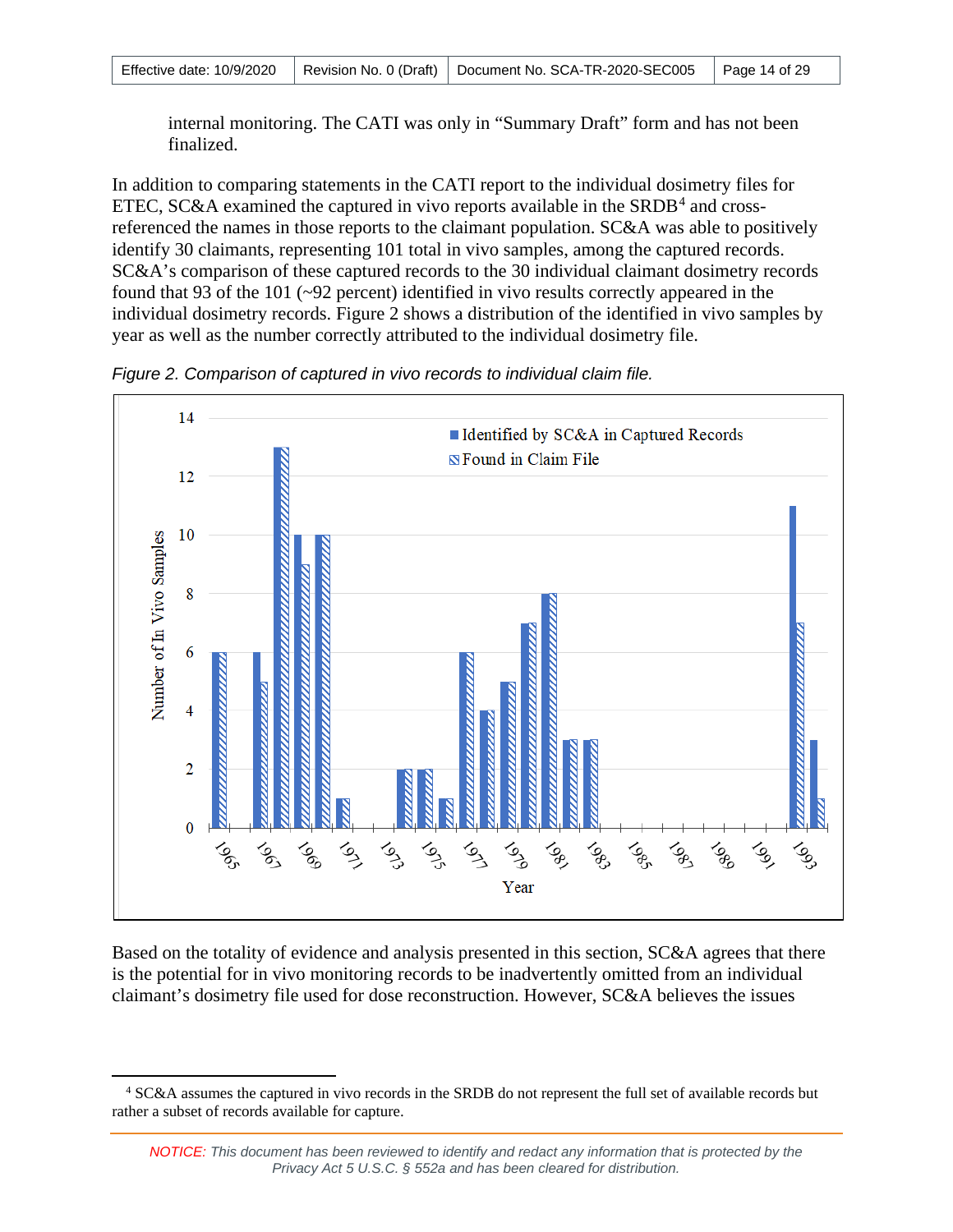related to the completeness of WBC records are not widespread, and their occurrence is likely infrequent.

It is also important to remember that NIOSH has developed co-exposure models to handle situations in which workers were unmonitored (and should have been) or were monitored and the records are incomplete/unavailable. As stated in section 2.2.2, the co-exposure models are based on urinalysis data and, therefore, would not be affected by completeness issues related to the identification and attribution of WBC results.

### *2.2.3 1967 drum fire incident on Building 001 vault pad*

This reference provided by CORE Advocacy (2020a, PDF p. 29) documents a radiological incident in which a 55-gallon drum containing depleted Fermi fuel and ATR waste caught fire, causing the lid of the drum to blow off the top of the drum. Given the date of the incident (May 17, 1967), SC&A assumes the "Fermi fuel" refers to reactor fuel for the Fermi 1 Fast-Breeder Reactor prototype, which used 26 percent enriched uranium.

The use of the term "depleted" fuel in the incident description is curious, as this term is typically applied to uranium material that is the byproduct of fuel enrichment (i.e., it is depleted in uranium-235 due to the enrichment of other material). This can be compared to the term "spent fuel," which is the result of fuel burnup inside a reactor. In the former case, transuranic material (e.g., americium) would not likely be present, where in the latter case transuranic material would be expected to be present. Similarly, it is not clear what "ATR waste" specifically refers to, but it may simply mean this was material byproduct of that fuel fabrication process because De Soto was involved in ATR fuel production. Such byproduct waste material would not be expected to contain transuranic material.

Nonetheless, it is well established that transuranic material, including spent fuel, would sometimes be stored at the De Soto site before being transferred to Area IV or other offsite locations. Nuclear material entering or leaving ETEC would be routed through De Soto (which served as headquarters for the complex). Therefore, this 1967 incident is of interest for potential exposures to transuranic material at De Soto. The incident itself lasted just under an hour and involved air sampling, surface contamination surveys, and nasal swabs. The incident report concludes:

no significant release of radioactive material, area contamination or internal contamination of personnel occurred as a result of the fire. [CORE Advocacy, PDF p. 29]

In summary, the incident prompted appropriate radiological monitoring and precautions, and bioassays were not required, presumably because the field indicators indicated a minimal potential for intake (i.e., nasal swabs, the lack of evidence of contamination spread and airborne radioactivity per the air sampling utilized). Internal exposures were determined to be insignificant. Presumably, had the field indicators shown elevated contamination spread as a result of the fire, then followup bioassays may have been required.

It is noteworthy that the incident described on the same record concerning a release of promethium-147 (Pm-147) did require that followup urinalysis and fecal sampling be performed.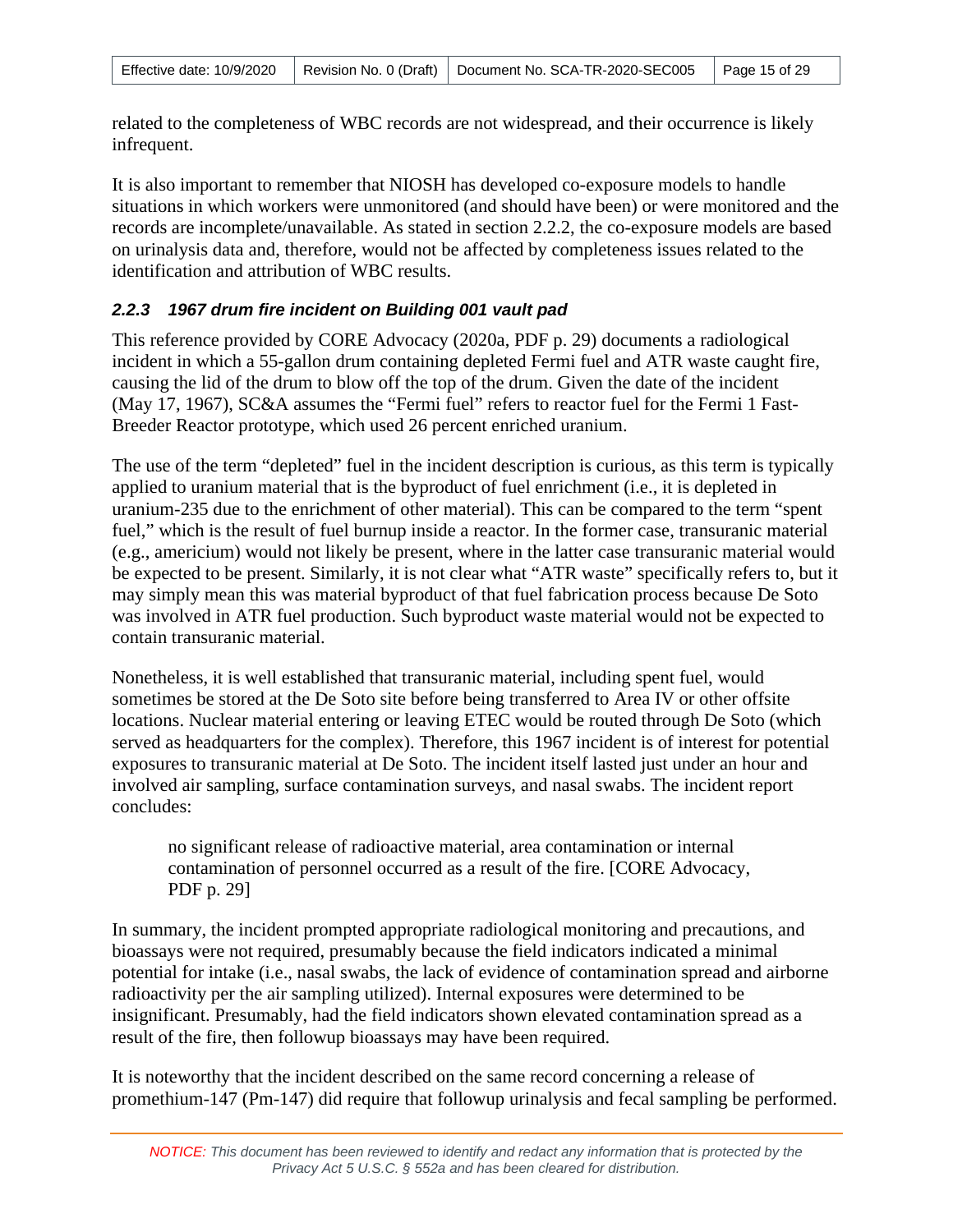During that instance, maximum airborne concentrations were nearly 2 orders of magnitude lower than the Radiological Control Guide for Pm-147, although nasal swabs were positive for contamination.

## <span id="page-15-0"></span>**3 Clarifications Related to Petitioner Commentary on Former Worker Interviews (August 2020)**

In 2018 and 2019, SC&A (in conjunction with NIOSH and the WG) conducted telephone interviews with six former employees of the De Soto/Area IV work sites. These interviews were summarized in SC&A's July 14, 2020, memorandum: "Summary of Worker Interviews Conducted in 2018 and 2019 in Support of the SEC-00246 Evaluation" (SC&A, 2020). On August 9, 2020, CORE Advocacy provided, via email, several observations and questions regarding this memorandum (CORE Advocacy, 2020b). This section is intended to help clarify some of the questions and observations from that email. This section does not present the viewpoints or determinations of the WG but rather intends to aid future discussions about the 2018–2019 interviews and the public documentation associated with each.

Although not labelled as such in the original email, SC&A has attached a comment number to each of CORE Advocacy's statements to aid in tracking and documenting any future discussions.

## <span id="page-15-1"></span>**3.1 CORE Advocacy comment 1**

The title of the Summary suggests that it was created to address evaluation of the petition for DeSoto Facility (SEC-00246). However, the Summary then specifies a shared focus with SSFL Area IV (SEC-00235).

I believe that the dual focus underscores the relevance of evidence related to both worksites, based on problems we have all acknowledged: shared workers, site practices, radioactive materials, and radiation data likely to translate to shared data limitations that compromise accuracy in dose reconstruction.

NIOSH appears to be applying a selective approach, at times considering SSFL / DeSoto to be "the same site," while at other times insisting that they are "separate." This creates challenges in defending both of the SEC Petitions simultaneously. Moreover, by combining the information and clearly acknowledging how the sites are related, we simply must acknowledge the need for consistent SEC Classes that exist at both facilities. If NIOSH cannot conduct dose reconstruction with sufficient accuracy at SSFL Area IV, NIOSH cannot do it for the workers of DeSoto Facility — by virtue of undocumented worker rotation, and radiation data that cannot be differentiated between the sites.

## *3.1.1 SC&A clarification/response*

Although the interviews summarized in SC&A (2020) were tasked to SC&A as part of the review of the De Soto SEC-00246, the opportunity was taken to gain information germane to the evaluation of SEC-00235 where appropriate. SC&A recognizes and acknowledges that there is significant worker rotation between De Soto and Area IV; this topic is discussed in section 2.1 of this report.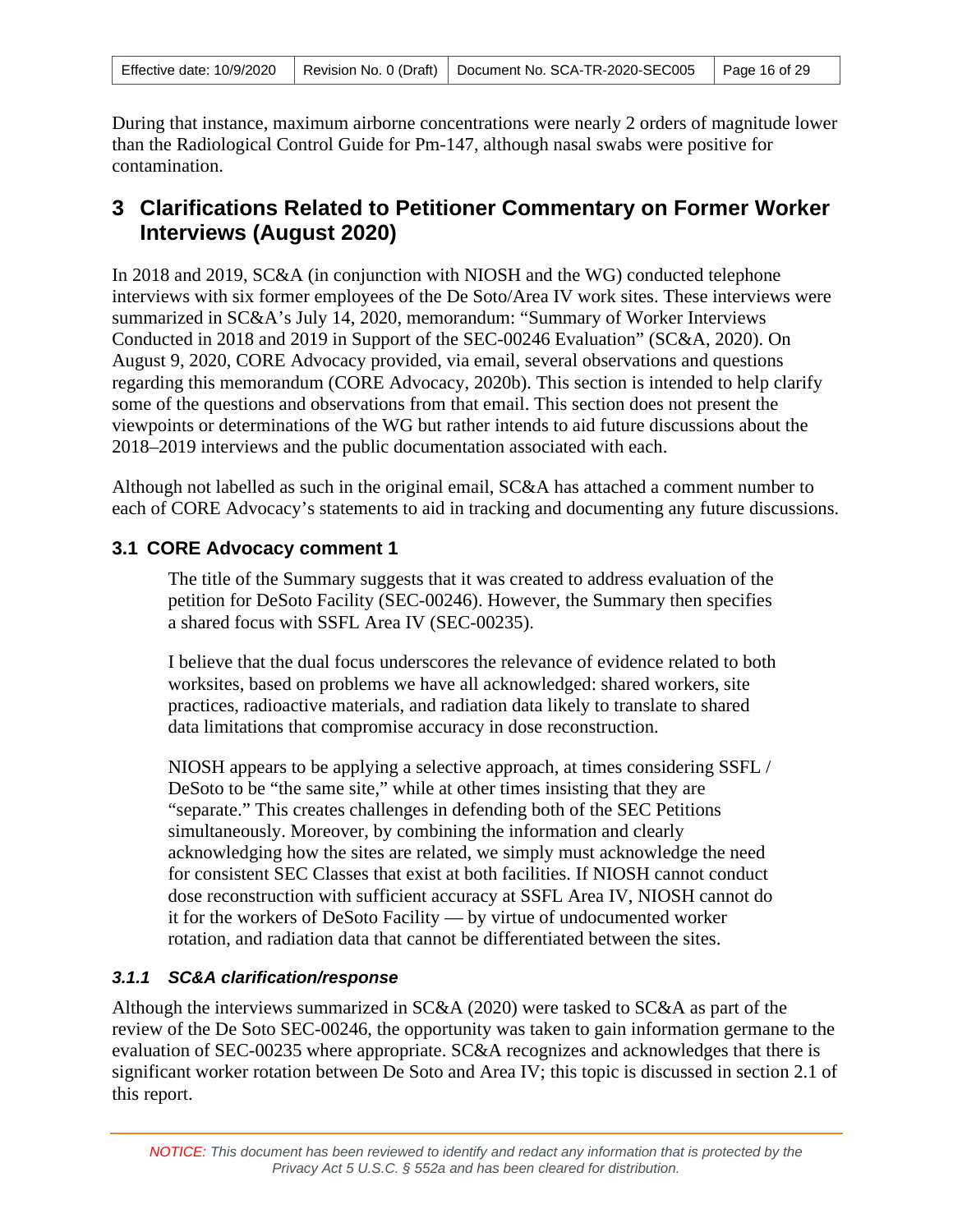#### <span id="page-16-0"></span>**3.2 CORE Advocacy comment 2**

The Summary of EE Interviews was heavily redacted, posing some difficulty in providing a Petitioner Response.

#### *3.2.1 SC&A clarification/response*

Decisions on the redaction of work products for public release are not under SC&A's purview. Such decisions are made by the U.S. Department of Health and Human Services (HHS). The Advisory Board and WG use the unredacted versions of all SC&A products in their deliberations and decisions.

#### <span id="page-16-1"></span>**3.3 CORE Advocacy comment 3**

**Missing EE Interview — , Health Physicist at SSFL Area IV / DeSoto, 1962-1965** 

Is there a reason that Mr.  $\cdot$  interview was excluded from the Summary?

#### *3.3.1 SC&A clarification/response*

The EE described in CORE Advocacy comment 3 is also the subject of a signed affidavit ( 2018) that was resubmitted by CORE Advocacy in August 2020 (CORE Advocacy, 2020b) (noted as item 5 in section 1 of this report). Based on the information contained in the original signed affidavit, namely, the potential existence of americium-241 and thorium material at De Soto, SC&A conducted a telephone interview with the EE in conjunction with NIOSH, the WG, and CORE Advocacy in November 2018. A DOE-cleared summary of the interview was sent to the EE in December 2019. SC&A did not receive the return confirmation with either affirmation of the accuracy of the interview summary or, alternately, directions by the EE to alter, add, or delete material in the interview summary. In addition to the formal mailing, SC&A unsuccessfully attempted to contact the EE on several occasions via a telephone number supplied by CORE Advocacy. HHS determined that, absent direct confirmation from the EE, it would be inappropriate to assume the EE wished to continue to participate in the interview process and thus redacted the interview from the publicly released version in its entirety. HHS also refrains from publicly releasing statements that have not been verified for accuracy by interviewees. This practice is consistent with the Advisory Board's policy. Per paragraph 5.5.1 of ABRWH-PROC-010, "Data Access and Interview Procedures," a response from an interviewee is required in order to include the interview information in the master interview summary. The unconfirmed interview summary is available to the WG members for review and consideration, including any clarifying statements concerning exposure potential to americium and/or thorium.

## <span id="page-16-2"></span>**3.4 CORE Advocacy comment 4**

## **EE-1, Employed 1959 / 1960-62 / 1963-1978. Site Affiliation is Unknown / No Job Title Provided**

The EE indicated [the EE] was neither exposed to radioactive materials, nor tasked with working with them. Given activities at SSFL Area IV / DeSoto Hot Laboratories, this detail may call into question the EE's ability to authoritatively opine about hot lab activities — particularly the transport of irradiated fuel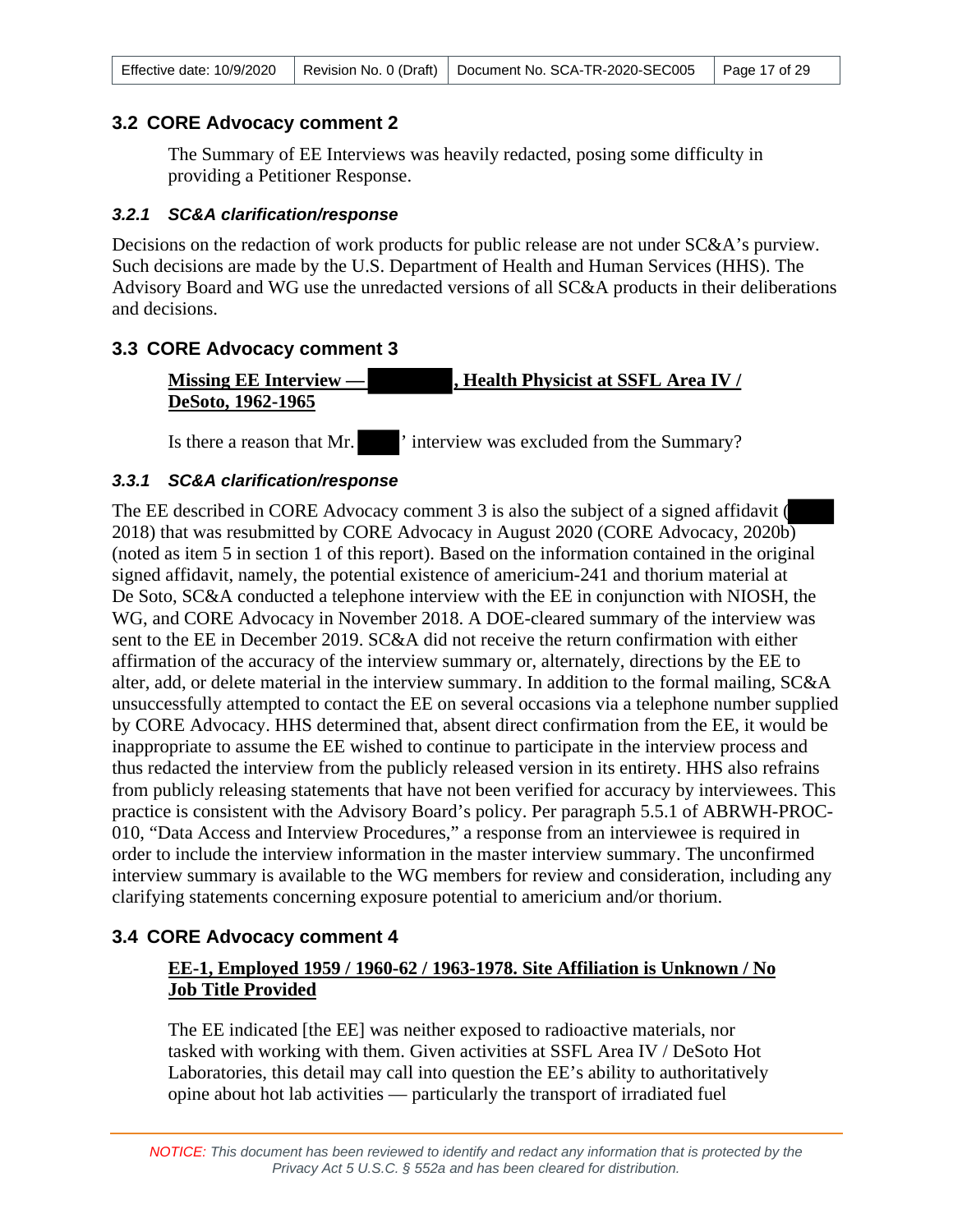specimens between the sites for further analysis at the DeSoto Mass Spec Lab. This activity has been well documented and is supported through corroborative evidence. SC&A found americium contamination in DeSoto Mass Spec Lab drain lines, consistent with 1995 NIOSH stack emissions data that confirms americium and thorium. These findings strongly support a determination that the materials were used in an operational capacity, and that their presence was not only in the form of a "sealed source."

#### *3.4.1 SC&A clarification/response*

Each of the interview subjects included in SC&A (2020) was selected based on the likelihood of obtaining pertinent information for the evaluation of SEC-00246 (and as a secondary concern SEC-00235) as well as the subject's availability and willingness to be interviewed. The relative merits of each interviewee's qualifications, stated activities, and direct knowledge is necessarily a matter of judgment. SC&A acknowledges the petitioner's frustrations regarding the redaction of publicly available documents which, in this case, includes the job title and work facilities. However, SC&A notes that the WG members, as well as the ABRWH as a whole, have access to the unredacted information as well as the original interview summaries that were confirmed by the interviewees.

Further discussion of the americium found in the Mass Spec Lab drain lines, as well as the measurements of thorium and americium in stack emissions, is discussed in NIOSH (2019). These items are still under consideration by the WG.

## <span id="page-17-0"></span>**3.5 CORE Advocacy comment 5**

## **EE-3, Employed at SSFL / DeSoto 1981-2006. No Job Title Provided**

The EE indicated that only remediation activities occurred at DeSoto but did not specify a timeframe. This statement, left without clarification, may downplay the scope of operations at the site. It should be noted that SEC-00246 was written to honor Ms.  $\blacksquare$ , whose participation in ATR Fuel Fabrication at DeSoto lasted well into 1983. Worker records indicate radiation monitoring and related activities at DeSoto well into 1989; workers continued to rotate between Area IV / DeSoto on an undocumented basis and without changes in badging until the end of the evaluation period (1995) and beyond. DeSoto is specified in all renewals of Special Nuclear Materials (SNM) Licenses and Materials Use Authorizations through 1995 — which were modified based on DeSoto's role in storing SSFL Area IV materials related to Site Remediation.

## *3.5.1 SC&A clarification/response*

During the interview process, SC&A made every effort to elicit accurate and germane information for the purposes of evaluating SEC-00246 (and SEC-00235 where appropriate). However, SC&A also took great care not to "correct" or otherwise "lead" the interviewee when statements are made that might contradict known activities. All EEs were given the opportunity to review the summary of the interview prior to its finalization and inclusion in SC&A (2020) (which is itself a summary of the interview summary).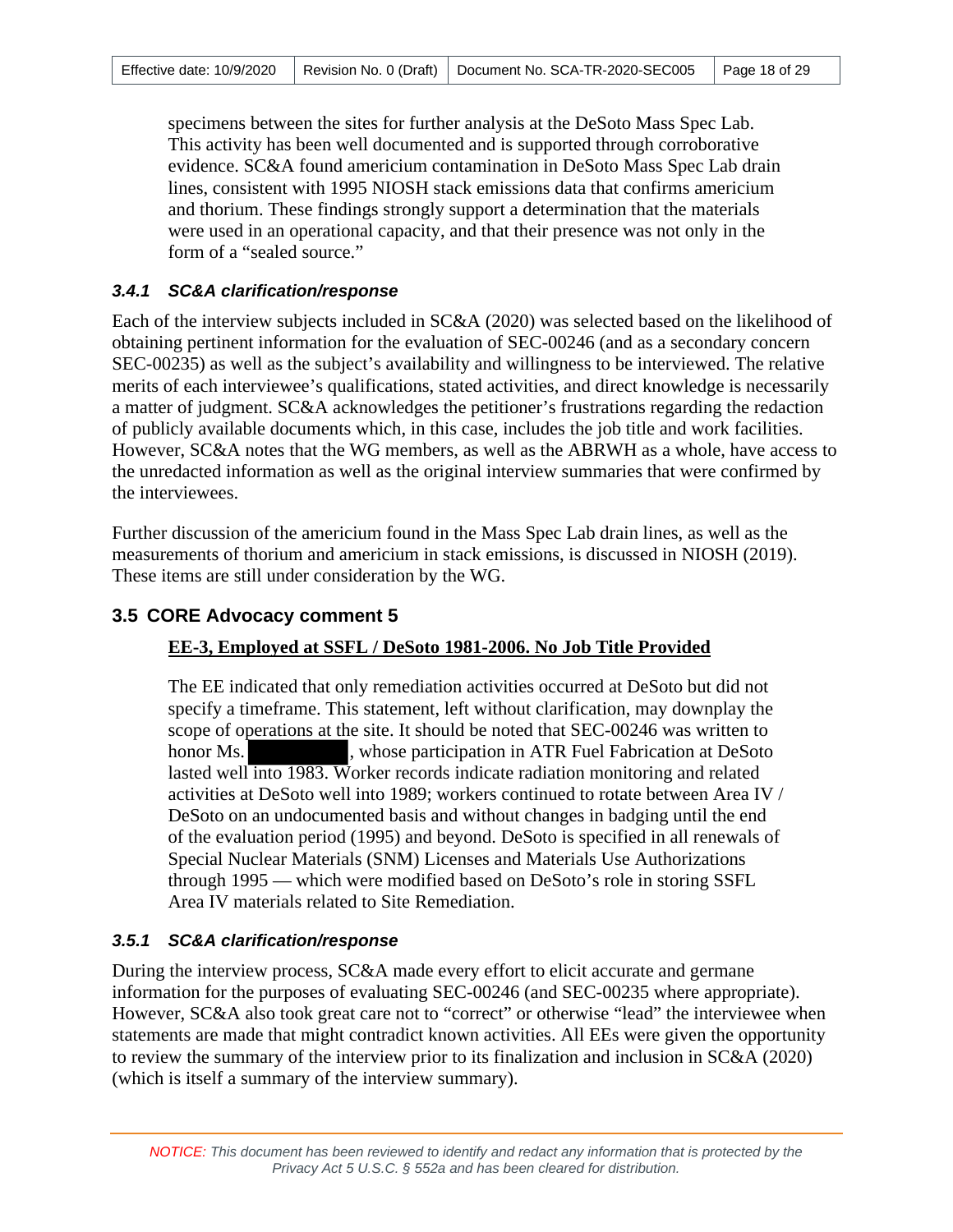As with comment 4, the relative merits of each interviewee's qualifications, stated activities, and direct knowledge is necessarily a matter of judgment. The WG members, as well as the ABRWH as a whole, have access to the unredacted information as well as the original interview summaries that were affirmed by the interviewees.

### <span id="page-18-0"></span>**3.6 CORE Advocacy comment 6**

### **EE-5: Redacted in its entirety. No Information is given about the date of the Interview, Job Title, or Site Affiliation**

Why was this interview redacted in its entirety? How does preventing a Petitioner's response help us understand the worksites, or get through this process?

I respectfully request that this interview is stricken in its entirety.

### *3.6.1 SC&A clarification/response*

Refer to SC&A response to CORE Advocacy comment 3 (section 3.3); the interview indicated as EE-5 was with Mr.

## <span id="page-18-1"></span>**3.7 CORE Advocacy comment 7**

### **EE-6, Employed at SSFL / DeSoto in 1983. No Job Title indicated.**

References to the Health Physics Log Books describing bags of Thorium in Building 004 (DeSoto) are made — the EE had no recollection.

Initially, the EE stated that there was americium at DeSoto, but then modified [their] position and stated that [the EE] would get back to NIOSH about the specifics.

## *3.7.1 SC&A clarification/response*

The interview in question involved six different interviewers, and notes were taken by four of these interviewers. These interview notes are then consolidated into a single interview summary that is sent to the interviewee to confirm, modify, delete, or add to as the interviewee sees fit. No further information was provided by the interviewee during this step, and the interview was confirmed as written.

## <span id="page-18-2"></span>**3.8 CORE Advocacy comment 8**

[CORE Advocacy question 1.] It does not appear that the EE Interviews were vetted for accuracy. Therefore, I am curious about the purpose that the EE Interviews serve, if they are not held to the same standard as evidence submitted by the Petitioner.

#### *3.8.1 SC&A clarification/response*

Refer to SC&A's clarification/response to CORE Advocacy comments 4 and 5 (sections 3.4.1 and 3.5.1).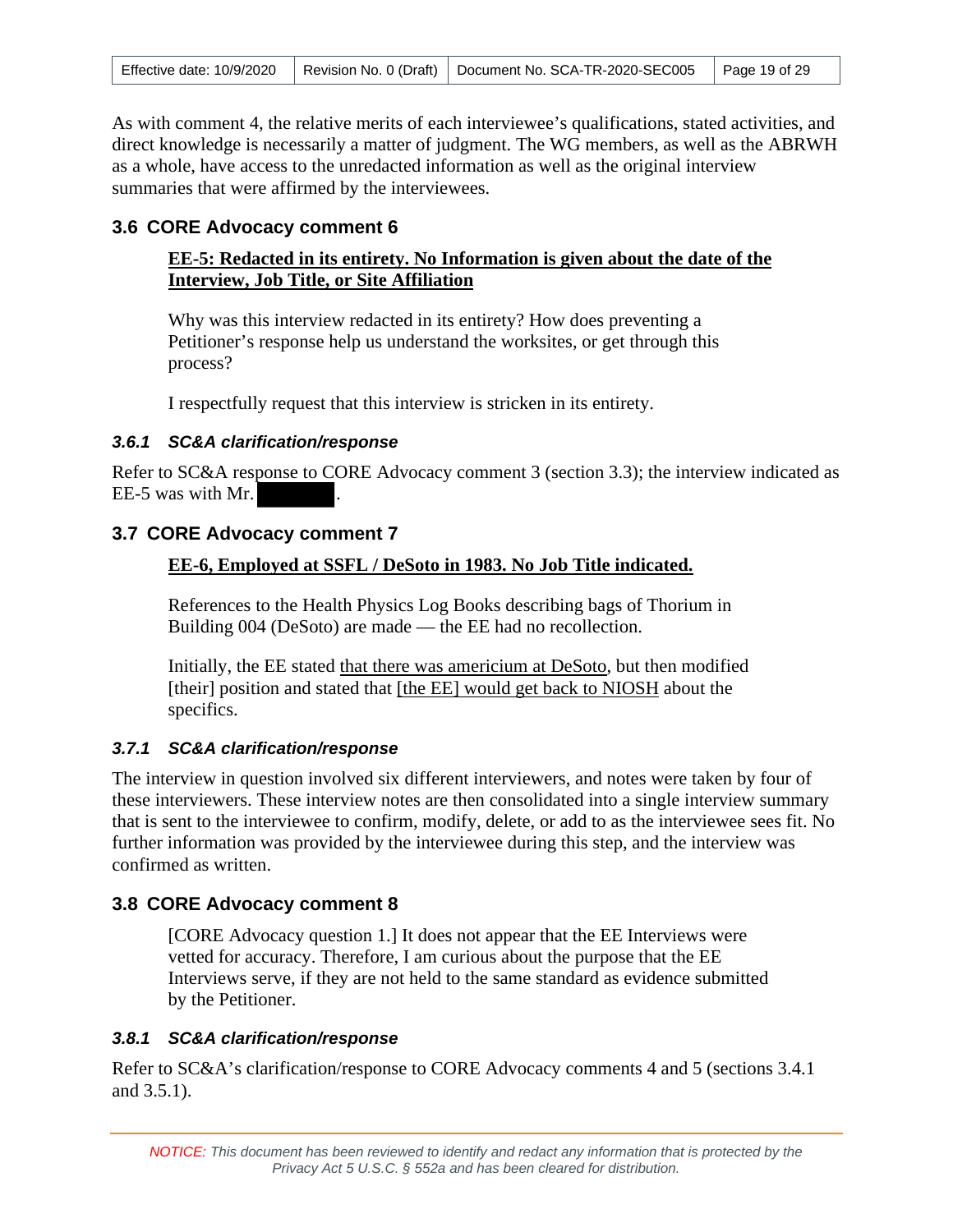## <span id="page-19-0"></span>**3.9 CORE Advocacy comment 9**

[CORE Advocacy question 2.] Has SC&A / NIOSH followed-up with Interview EE-6, regarding the bags of Thorium referenced in the DeSoto Facility Log Books?

#### *3.9.1 SC&A clarification/response*

In this instance, the EE was chosen specifically because of the potential connection to bags of thorium indicated in captured logbook files. However, the interviewee had no recollection of finding bags of thorium nor of any such event being recorded in the De Soto health physics logbooks. The interviewee was provided with the summary of the collective interview notes taken during the initial interview, including the statements made by the EE that the they did not recall finding bags of thorium. The interviewee confirmed the interview summary as written.

### <span id="page-19-1"></span>**3.10 CORE Advocacy comment 10**

[CORE Advocacy question 3.] Are any of the EE Interviewees currently employed by Boeing, or under contract with DOE / Boeing to provide services in a consulting capacity?

[CORE Advocacy question 4.] If any of the EE's are employed or contracted by DOE / Boeing — and particularly if their Interview has been redacted in its entirety — I respectfully ask that NIOSH provide its rationale regarding a potential conflict of interest.

#### *3.10.1 SC&A clarification/response*

SC&A cannot release any personal information about the interviewees beyond what has been approved by HHS for public release in SC&A (2020). The work history, as provided by the interviewee, is available to the WG and ABRWH (as a whole) via the original interview summaries. Regarding the redaction process and associated policies, the reader is referred to SC&A's clarification/response to CORE Advocacy comment 2 (section 3.2.1). SC&A is not in a position to comment on potential conflicts of interest among the interviewees but would reiterate that the relative merit of each interview is a matter of judgment that is under the purview of the WG.

## <span id="page-19-2"></span>**4 References**

Advisory Board on Radiation Worker Health (ABRWH). (2010, March 5). Advisory Board recommendation on SEC Petition-00156 [Letter from the ABRWH to Kathleen Sebelius, Secretary, Department of Health and Human Services]. [https://www.cdc.gov/niosh/ocas/pdfs/abrwh/secrecs/bdrecssfl\\_156.pdf](https://www.cdc.gov/niosh/ocas/pdfs/abrwh/secrecs/bdrecssfl_156.pdf) 

Boeing Company (Boeing). (2018). Response to a Document Acquisitions Request under the Energy Employees Occupational Illness Compensation Program Act for energy employee Richard E. Cutting.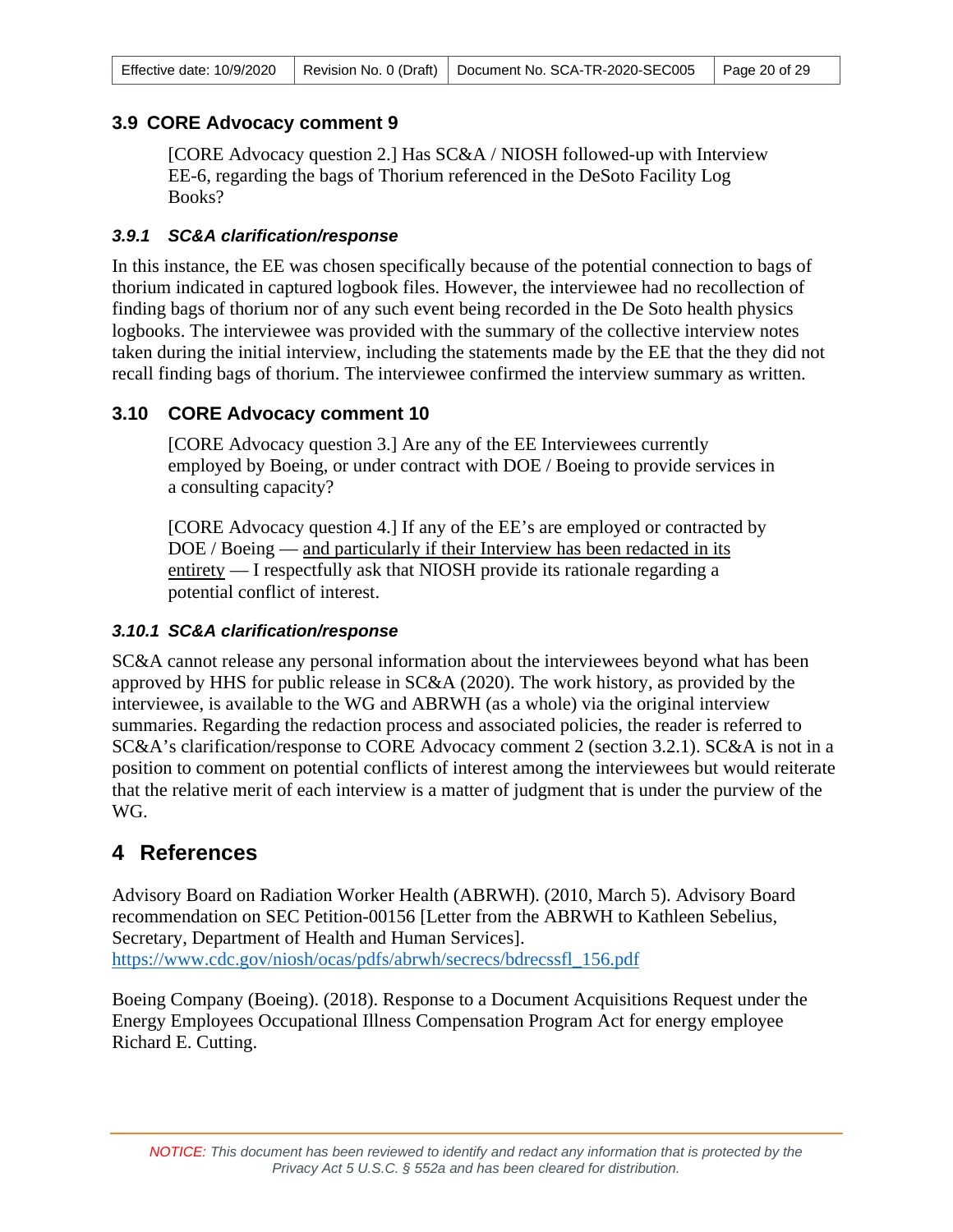CORE Advocacy for Nuclear & Aerospace Workers (CORE Advocacy). (2018). *Case study: Boeing response to the document acquisitions request (DAR): A comparison between original employment records and the DAR*. SRDB Ref. ID 171859.

CORE Advocacy for Nuclear & Aerospace Workers (CORE Advocacy). (2020a, June 30). *Special Exposure Cohort (SEC) petitioner input re: ABRWH / NIOSH conference call on 6/24/2020*.

Core Advocacy for Nuclear & Aerospace Workers (CORE Advocacy). (2020b, August 9). *Re: SEC Petitions 00235 & 00246* [Email communication from CORE Advocacy to the Area IV of the Santa Susana Field Laboratory Work Group, NIOSH, and SC&A].

Core Advocacy for Nuclear & Aerospace Workers (CORE Advocacy). (2020c, May 19). *SSFL question* [Email communication from CORE Advocacy to NIOSH].

National Institute for Occupational Safety and Health (NIOSH). (2006). *Energy Technology Engineering Center – Site description* (ORAUT-TKBS-0038-2, rev. 00). <https://www.cdc.gov/niosh/ocas/pdfs/tbd/etec2.pdf>

National Institute for Occupational Safety and Health (NIOSH). (2008). *Internal coworker dosimetry data for Area IV of the Santa Susana Field Laboratory and the De Soto Avenue facility* (ORAUT-OTIB-0080, rev. 00).<https://www.cdc.gov/niosh/ocas/pdfs/tibs/or-t80-r0.pdf>

National Institute for Occupational Safety and Health (NIOSH). (2018). *Internal dose reconstruction* (ORAUT-OTIB-0060, rev. 02). [https://www.cdc.gov/niosh/ocas/pdfs/tibs/or-t60](https://www.cdc.gov/niosh/ocas/pdfs/tibs/or-t60-r2-508.pdf) [r2-508.pdf](https://www.cdc.gov/niosh/ocas/pdfs/tibs/or-t60-r2-508.pdf) 

National Institute for Occupational Safety and Health (NIOSH). (2019). *NIOSH response to SC&A review of SEC-00246 De Soto Avenue Facility evaluation report: Response to findings and observations* [Response paper]. [https://www.cdc.gov/niosh/ocas/pdfs/dps/dc-desotosec246-](https://www.cdc.gov/niosh/ocas/pdfs/dps/dc-desotosec246-051319-508.pdf) 051319-508.pdf

 (2020). *Special Exposure Cohort (SEC) Petition 00246 – DeSoto Facility – Worker affidavit.* 

SC&A, Inc. (2019a, June 10). *Review and characterization of Boeing incident database for SEC-00246* [Memorandum to the Santa Susana Field Laboratory Work Group]. <https://www.cdc.gov/niosh/ocas/pdfs/abrwh/scarpts/sca-desotossflsec246-061019-508.pdf>

SC&A, Inc. (2019b, July 25). *Evaluation of petitioner-specific concerns regarding SEC-00235* [Memorandum to the Santa Susana Field Laboratory Work Group]. <https://www.cdc.gov/niosh/ocas/pdfs/abrwh/scarpts/sca-ssflsec235-072519-508.pdf>

SC&A, Inc. (2019c). *Review of documentation provided by CORE Advocacy related to the evaluation of SEC-00235 at the Santa Susana Field Laboratory* (SCA-TR-2019-SEC006, rev. 0). <https://www.cdc.gov/niosh/ocas/pdfs/abrwh/scarpts/sca-ssflsec235core-r0-508.pdf>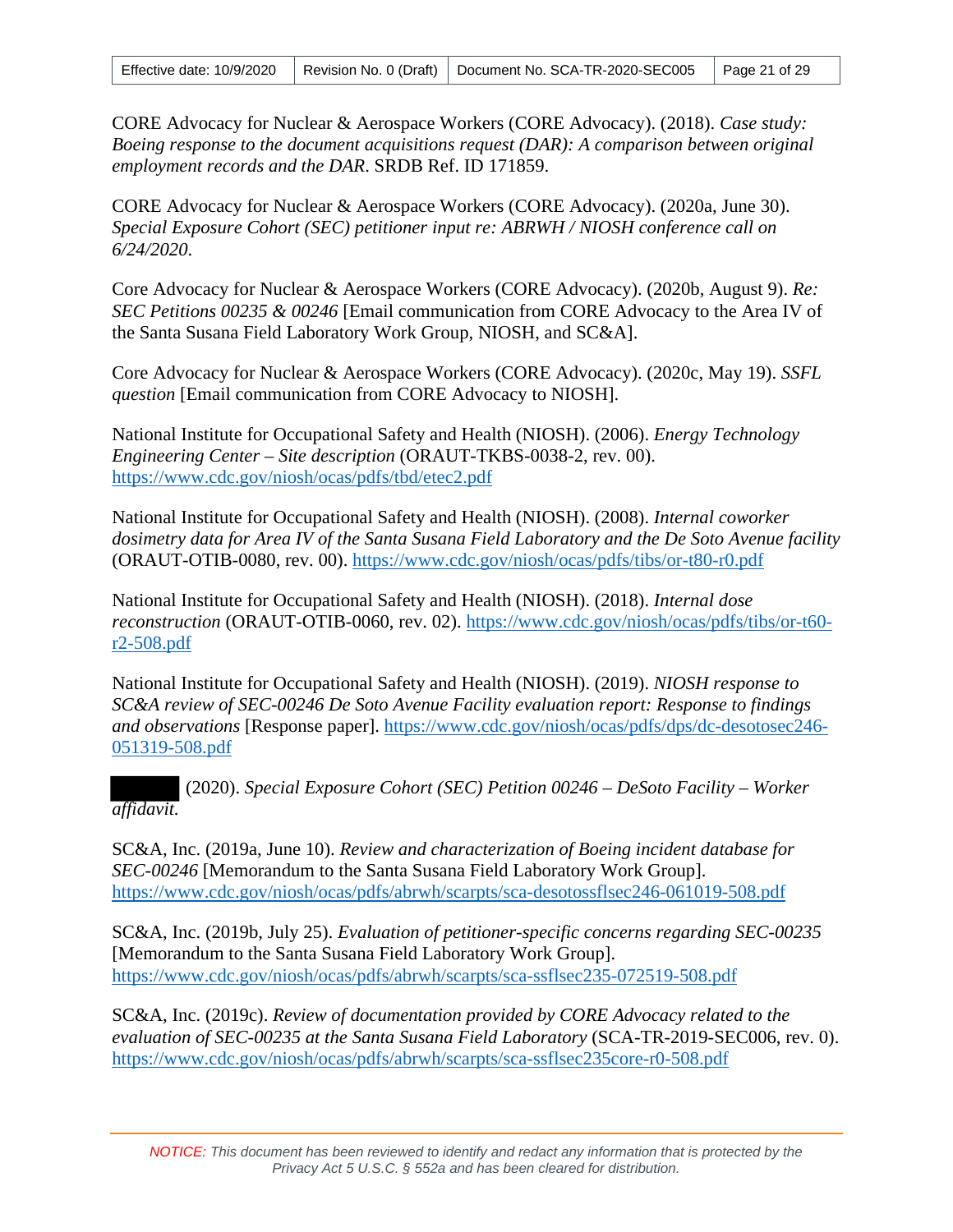|  |  | Effective date: 10/9/2020   Revision No. 0 (Draft)   Document No. SCA-TR-2020-SEC005   Page 22 of 29 |  |
|--|--|------------------------------------------------------------------------------------------------------|--|
|--|--|------------------------------------------------------------------------------------------------------|--|

SC&A, Inc. (2020, July 14). *Summary of worker interviews conducted in 2018 and 2019 in support of the SEC-00246 evaluation* [Memorandum to the Area IV of the Santa Susana Field Laboratory Work Group]. [https://ftp.cdc.gov/pub/FOIAREQ/182698\\_red-508.pdf](https://ftp.cdc.gov/pub/FOIAREQ/182698_red-508.pdf)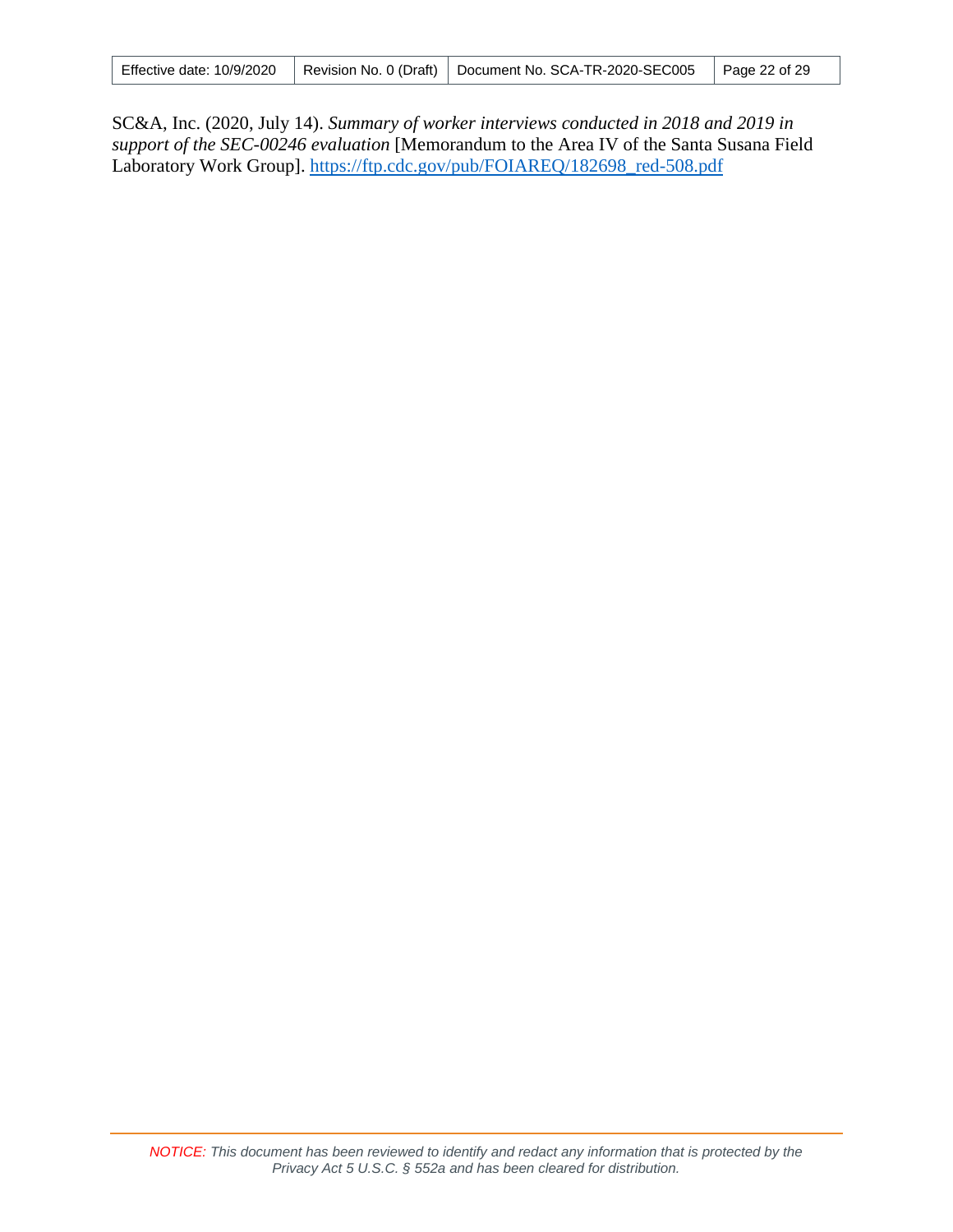## <span id="page-22-0"></span>**Attachment A: Evaluation of Incidents Provided in CORE Advocacy Case Study (CORE Advocacy, 2018)**

In addition to petitioner concerns related to the availability and completeness of WBC records presented by CORE Advocacy (2018, 2020) (refer to section 2.2.2 of this report), CORE Advocacy (2018) expressed concern over the redaction of incident reports found in a DAR provided by Boeing (2018) when compared to similar documents supplied by the EE. Specifically, CORE Advocacy (2018) stated:

Boeing supplied numerous Incident Reports but selectively redacted the Employee's name and radiation exposures from most of them. Boeing's redactions rendered the Incident Reports useless; now they cannot be compared to radiation data to verify a work location. They cannot be used to establish work processes or job duties. Most importantly, they cannot be used to assess the Employee's acute radiation exposures while employed by a DOE contractor inside the "covered area." For a non-SEC claimant requiring a dose reconstruction, this omission could be disastrous to ensuring NIOSH has access to relevant information, to conduct dose reconstruction with sufficient accuracy. [CORE Advocacy, 2018, p. 16]

SC&A examined the incident reports in both the DAR and claimant-supplied records with a focus on the potential effect on the ability to reconstruct doses to the EE. Specifically, SC&A noted (1) whether followup bioassay was required (and to what extent it was performed) and (2) the potential effect on the reconstruction of exposure to localized skin contamination.

In the case of followup bioassay, it is SC&A's understanding that the date of the incident would be sufficient for NIOSH to reconstruct any acute exposure based on subsequent bioassay taken in a reasonable timeframe. This is regardless of whether the EE's name is redacted or not. In essence, the presence of the incident report in the claimant's dosimetry record would a priori be indicative of involvement in the incident. This would allow NIOSH dose reconstructors to evaluate the subsequent bioassay on both an acute basis (i.e., based on the dates of prior incidents) and chronic basis (i.e., assuming the EE was chronically exposed for the entire period between the evaluated bioassay result and previous monitoring results or the start of employment). However, SC&A requests that NIOSH clarify the process in which redacted incident reports are routinely evaluated during the course of typical dose reconstructions.

SC&A's evaluation of incident reports provided in the EE-supplied records is summarized in table A-1 below. As shown in the table, 12 incidents were identified in documentation supplied by the EE as part of the CORE Advocacy (2018) case study (all 12 incidents are also included in the DAR). Bioassay followup was required in 6 of the 12 documented incidents, including 2 incidents in which nasal smears were measured at background levels. As seen in the table, bioassay followup occurred in a timely manner for use in dose reconstruction for all 12 incidents identified in CORE Advocacy (2018).<sup>[5](#page-22-1)</sup> Therefore, SC&A concludes that internal dose

<span id="page-22-1"></span><sup>5</sup> Per dose reconstruction guidance in ORAUT-OTIB-0060, revision 02 (NIOSH, 2018), internal monitoring data can be used for periods up to 2 years post-intake. Such sampling timeframes are valid even for short-lived/shortretained nuclides, with the possible exception of tritium (NIOSH, 2018, p. 25).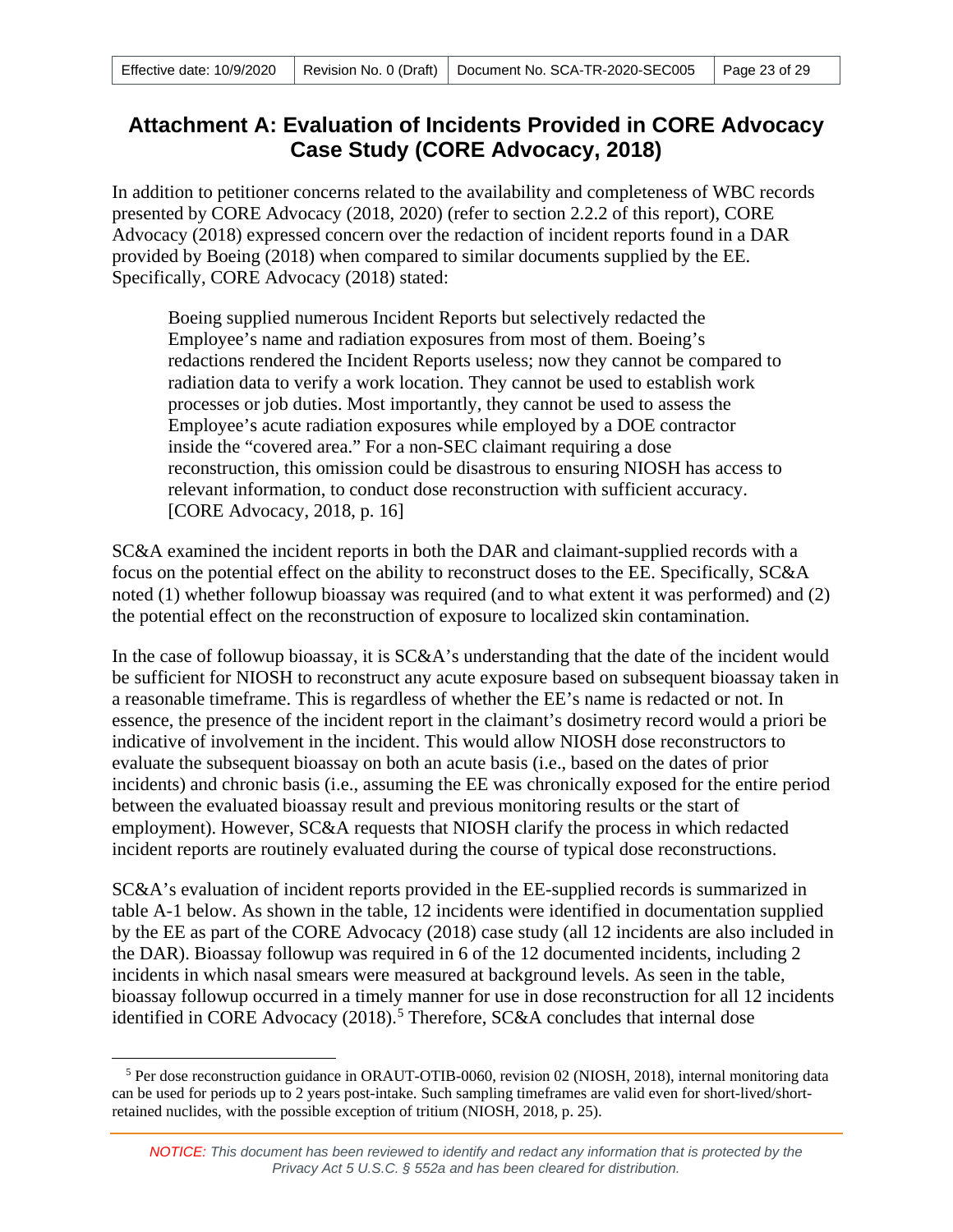reconstruction of these incidents is likely feasible for the EE under consideration despite the redaction of the EE's name from the provided dosimetry records.

However, in the case of exposure consideration (i.e., localized skin contamination), redaction of the EE's name from incident reports would render acute external exposure to a given location on the skin problematic. This would be of particular import for cases in which cancer of the skin was in a similar location as the localized contamination. One claimant-favorable assumption would be to assume the highest skin contamination related to an associated incident was applicable to the EE being evaluated. However, SC&A is not aware of such a dose reconstruction process being codified in any official NIOSH procedures or documentation. Further clarification from NIOSH appears warranted in this circumstance. SC&A noted that 4 of the 12 incidents under evaluation contained indications of localized skin contamination in which names were redacted, making specific evaluation of the localized exposure problematic.

It should be further noted that any whole-body external exposure accrued as a result of these incidents would presumably be measured via external dosimetry. Measurements of area contamination (i.e., other than noted skin contamination) and/or area airborne contamination would not be considered in this instance due to the preponderance of usable bioassay data and external dosimetry for this EE. However, SC&A acknowledges that the DAR did not contain *any* internal monitoring data for the EE (including both in vivo and in vitro measurements). It would be inappropriate for SC&A to speculate about the reason why internal dosimetry results were omitted from the DAR; however, SC&A did note that the records in the DAR were generally inconsistent with observed records available to NIOSH in the evaluated claimant population (refer to section 2.2.2 of this report for further discussion of internal monitoring at Area IV/De Soto).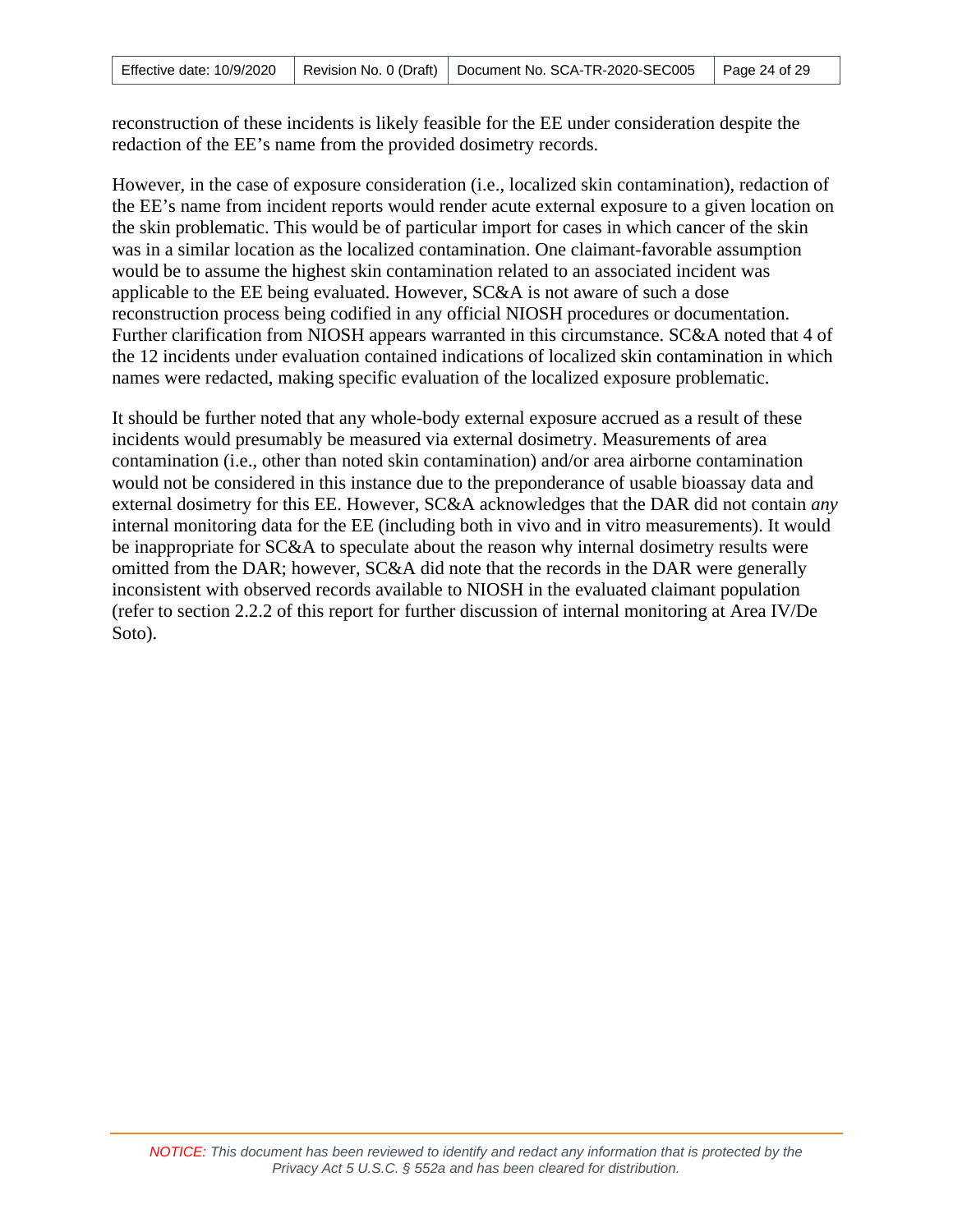|  |  | Effective date: 10/9/2020   Revision No. 0 (Draft)   Document No. SCA-TR-2020-SEC005   Page 25 of 29 |  |
|--|--|------------------------------------------------------------------------------------------------------|--|
|--|--|------------------------------------------------------------------------------------------------------|--|

| <b>Date</b> | Location                                                               | <b>Brief description of</b><br>incident                                                                                                                                                                                                                                                                                 | Airborne<br>contamination/area<br>contamination                                                                                                                                                                                                                                                                        | Nasal smears/<br>bioassay<br>requirement?                                                                                                                                | <b>Subsequent</b><br>bioassay for<br>the EE                                              | <b>Localized skin</b><br>contamination<br>issue? | <b>SC&amp;A additional comments</b>                                                                                                                                                                                                                                                                                                                                                                                                                                                    |
|-------------|------------------------------------------------------------------------|-------------------------------------------------------------------------------------------------------------------------------------------------------------------------------------------------------------------------------------------------------------------------------------------------------------------------|------------------------------------------------------------------------------------------------------------------------------------------------------------------------------------------------------------------------------------------------------------------------------------------------------------------------|--------------------------------------------------------------------------------------------------------------------------------------------------------------------------|------------------------------------------------------------------------------------------|--------------------------------------------------|----------------------------------------------------------------------------------------------------------------------------------------------------------------------------------------------------------------------------------------------------------------------------------------------------------------------------------------------------------------------------------------------------------------------------------------------------------------------------------------|
| 7/23/1964   | Component<br>Development Hot<br>Cell, Cell 4                           | In-cell cleanup<br>resulted in mixed<br>fission products<br>(MFP) contamination.                                                                                                                                                                                                                                        | No airborne<br>contamination<br>indicated. 270 dpm on<br>the knees of the EE<br>$(0.3$ mrad/hr).                                                                                                                                                                                                                       | No nasal smears<br>indicated.<br>Bioassay was not<br>required.                                                                                                           | 7/28/1964<br>uranium<br>radiometric<br>(UR), uranium<br>fluorometric<br>(UF), and MFP.   | Yes, 270 dpm<br>on the knees of<br>the EE.       | Nature of hazard given was described as<br>MFP contamination up to 25 rad/hr.<br>The DAR- and EE-supplied documents are<br>essentially identical.                                                                                                                                                                                                                                                                                                                                      |
| 7/16/1965   | Atomics<br>International Hot<br>Laboratory (AIHL)<br>Cell <sub>2</sub> | Fuel "waffer" [sic]<br>disintegrated, causing<br>buildup of MFP on a<br>vacuum filter. A high<br>dose rate was<br>discovered, and the<br>filter was to be<br>removed. During filter<br>removal,<br>contamination spread<br>to surrounding area<br>(in addition to creating<br>a localized external<br>radiation field). | Continuous air<br>monitor (CAM)<br>increased to 1,000<br>cpm, at which point a<br>high-volume sampler<br>was started.<br>Fixed air sampler<br>located near the filter<br>measured $1.3 \times 10^{-6}$<br>µCi/cc (beta-gamma).<br>Over 1.300 area<br>smears were taken<br>and showed a<br>maximum of 3<br>mrad/hr.     | Yes, the EE's<br>nasal smears<br>showed up to 200<br>dpm. The rest of<br>the individuals<br>smeared were at<br>background<br>levels. Bioassay<br>required for the<br>EE. | 7/17/1965<br>$(MFP)$ ,<br>7/19/1965<br>$(MFP)$ ,<br>7/26/1965 (UR,<br>MFP)               | Yes, 10,000<br>cpm on the<br>hand of the EE.     | "[The EE's] bioassay specimens indicated<br>small and insignificant quantity of MFP<br>other than [the EE's] hand, no personnel<br>contamination resulted. [The EE]<br>successfully decontaminated [their] hand on<br>the first effort."<br>The DAR entry does not contain the actual<br>contamination measurements on the hand<br>of the EE. The DAR report predates the EE-<br>supplied incident report, which was labelled<br>as the "final" report of the incident.                |
| 5/19/1971   | Decontamination<br>cell in AIHL                                        | Fire involving a tank<br>containing 100<br>gallons of sodium-<br>potassium alloy (NaK)<br>(50 millicuries of Cs-<br>137). It was estimated<br>that approximately<br>25 gallons burned.                                                                                                                                  | Yes, 6.2×10-11 µCi/cc<br>indicated over 4-day<br>period including the<br>fire. A high-volume air<br>sample showed a<br>maximum of $2.8 \times 10^{-10}$<br>µCi/cc in the Service<br>Gallery on 5/20.<br>Highest area<br>contamination<br>measured was 26,000<br>dpm/100 $cm2$ in the<br>Service Gallery on<br>$5/22$ . | No nasal smears<br>were indicated.<br>Bioassay for MFP<br>and gross beta<br>(GB) were<br>required.                                                                       | 6/1/1971 (MFP,<br>GB), note also<br>had routine<br>bioassay on<br>5/17/1971<br>(MFP, GB) | None indicated.                                  | This was a very well-documented incident at<br>the AIHL (appears in several claim files).<br>The incident report notes: "There were no<br>radiation exposures to any individual, and<br>releases of radioactive material have all<br>been significantly less than the<br>concentration limits."<br>MFP analysis via gamma spectroscopy was<br>performed on the NaK samples.<br>Essential information for dose<br>reconstruction was contained in both the<br>DAR and case study files. |

|  | Table A-1. Evaluation of case study incidents in relation to skin contamination issues and subsequent bioassay monitoring |  |  |
|--|---------------------------------------------------------------------------------------------------------------------------|--|--|
|--|---------------------------------------------------------------------------------------------------------------------------|--|--|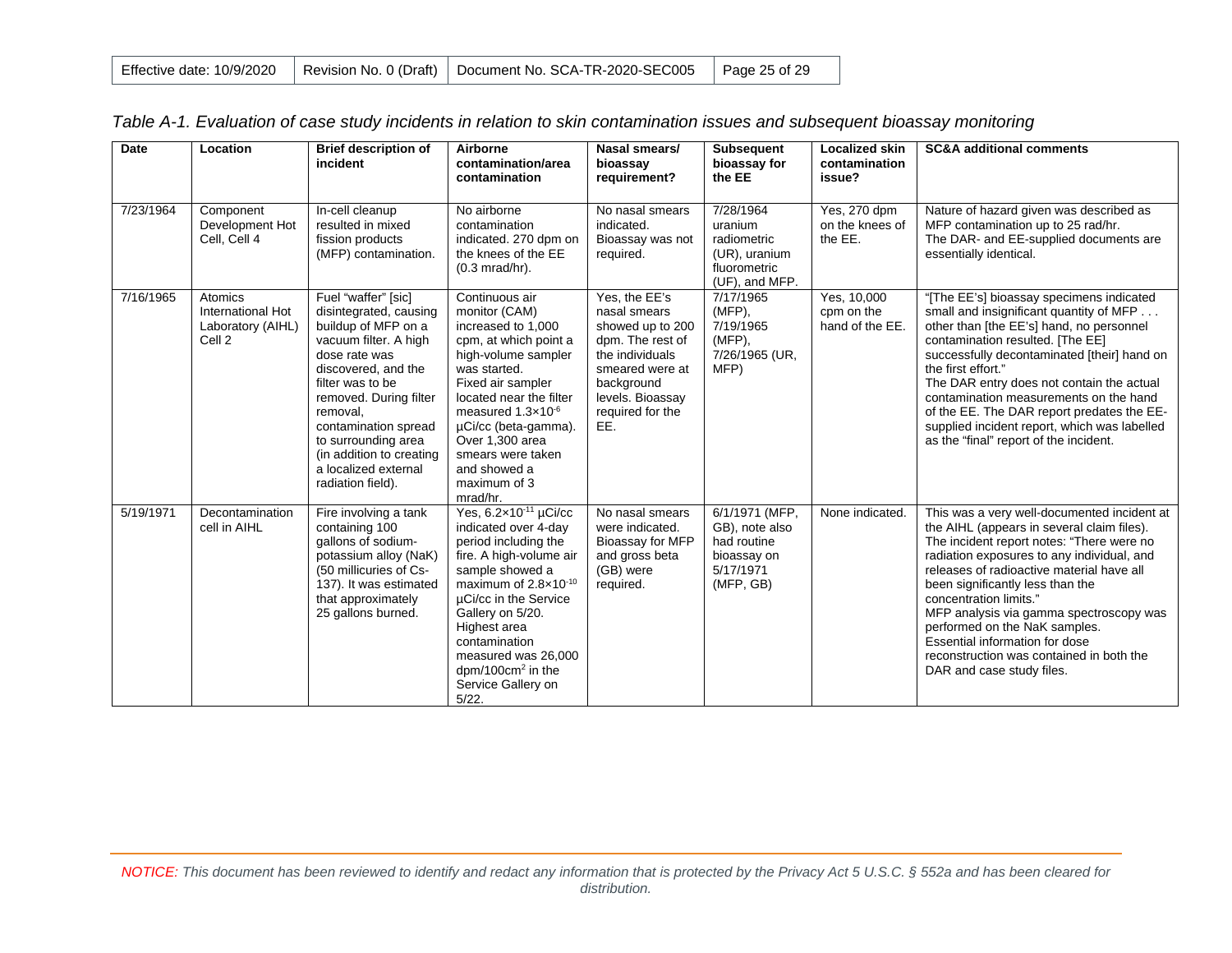|  | Effective date: 10/9/2020   Revision No. 0 (Draft)   Document No. SCA-TR-2020-SEC005 | Page 26 of 29 |
|--|--------------------------------------------------------------------------------------|---------------|
|  |                                                                                      |               |

| Date      | Location                           | <b>Brief description of</b><br>incident                                                                                                                             | Airborne<br>contamination/area<br>contamination                                                                                                                                                                                                                                                   | Nasal smears/<br>bioassay<br>requirement?                                                                                                              | <b>Subsequent</b><br>bioassay for<br>the EE                                                                                                                                                       | Localized skin<br>contamination<br>issue?                                                               | <b>SC&amp;A additional comments</b>                                                                                                                                                                                                                                                                                                                                                                                                                                                                                |
|-----------|------------------------------------|---------------------------------------------------------------------------------------------------------------------------------------------------------------------|---------------------------------------------------------------------------------------------------------------------------------------------------------------------------------------------------------------------------------------------------------------------------------------------------|--------------------------------------------------------------------------------------------------------------------------------------------------------|---------------------------------------------------------------------------------------------------------------------------------------------------------------------------------------------------|---------------------------------------------------------------------------------------------------------|--------------------------------------------------------------------------------------------------------------------------------------------------------------------------------------------------------------------------------------------------------------------------------------------------------------------------------------------------------------------------------------------------------------------------------------------------------------------------------------------------------------------|
| 7/29/1975 | AIHL Cell 2                        | An irradiated Sodium<br><b>Reactor Experiment</b><br>Core I fuel slug<br>ignited, resulting in<br>release of airborne<br>radioactivity to the<br>operating gallery. | CAM "stabilized" at<br>6,000 cpm. (refer to<br>additional comments).<br>No spread of area<br>contamination as<br>indicated.                                                                                                                                                                       | Nasal smears<br>indicated a<br>maximum of 160<br>dpm. Bioassay<br>required for all<br>individuals<br>involved (all<br>results were not<br>detectable). | 7/30/1975<br>(fission product)<br>type 3A (FP3A),<br>fission product<br>type 3B (FP3B),<br>gross<br>alpha/gross<br>beta (GA/GB)),<br>8/4/1975 and<br>8/18/1975<br>(same analytes<br>as 7/30/1975) | Not indicated.                                                                                          | "The incident did not result in any<br>overexposure or constitute a reportable<br>incident."<br>Stack air concentrations at the time of the<br>incident indicated 6.5x10 <sup>-6</sup> µCi/cc<br>(700 cpm).<br>Case study and DAR submissions are<br>essentially identical.                                                                                                                                                                                                                                        |
| 5/3/1978  | AIHL.<br>Decontamination<br>Room 2 | Alcohol evaporator<br>caught on fire.                                                                                                                               | Neither airborne<br>contamination nor the<br>spread of<br>contamination as a<br>result of the incident<br>area were indicated.                                                                                                                                                                    | Neither nasal<br>smears nor<br>special bioassay<br>requirements<br>were indicated.                                                                     | 8/7/1978 (FP3A,<br>FP3B) [prior<br>bioassay on<br>3/18/1978]                                                                                                                                      | None indicated.                                                                                         | Alcohol was from the sodium digester (Hall<br>fuel bonding); the fire occurred in a<br>decontamination room that was sealed. The<br>incident report notes: "No personal injury,<br>exposure or facility damage resulted."<br>DAR incident record is essentially identical<br>to CORE submission.                                                                                                                                                                                                                   |
| 5/28/1981 | Building T-022<br>High-Bay         | Spill of contaminated<br>liquid containing a<br>failed pressurized-<br>water reactor fuel<br>element                                                                | No indication of<br>airborne<br>contamination was<br>documented.<br>However, external<br>dose rates of up to<br>25 rad/hr were<br>detected on contact<br>with a floor spot<br>(17 roentgen/hr<br>detected at 2 inches<br>from the same hot<br>spot).                                              | All nasal smears<br>were negative;<br>however.<br>bioassay followup<br>was required.                                                                   | 5/29/1981<br>(FP3A, FP3B,<br>and tritium<br>$(H-3)$ , 6/1/1981<br>(FP3A, FP3B,<br>H-3), 6/18/1981<br>(FP3A, FP3B,<br>H-3), 6/22/1981<br>(FP3A, FP3B)                                              | Yes, records<br>indicate<br>personnel<br>contaminated<br>from 3,000-<br>5,000 cpm<br>found on<br>shoes. | Neither the DAR- nor EE-supplied incident<br>report directly indicate the EE's<br>involvement. Both records are essentially<br>identical.                                                                                                                                                                                                                                                                                                                                                                          |
| 3/22/1982 | Building T-020<br>Cell 1           | Explosion of<br>zirconium fines during<br>a decladding<br>demonstration run for<br>Fermi fuel.                                                                      | $1.3 \times 10^{-8}$ µCi/cc was<br>detected in<br>unoccupied areas of<br>the basement and<br>$3.4 \times 10^{-9}$ µCi/cc<br>detected in occupied<br>areas. Area<br>contamination smears<br>were negative;<br>however, the vacuum<br>line filter was found to<br>be contaminated to<br>30,000 cpm. | Nasal smears<br>were performed<br>but found to be<br>negative, no<br>bioassay follow-<br>up was indicated.                                             | 4/14/1982<br>(FP3A, FP3B)                                                                                                                                                                         | None indicated.                                                                                         | Contamination was predominantly Cs-137<br>with possible Sb-125 contamination also<br>present (no other isotopes identified).<br>CORE Advocacy records contain the final<br>report dated 4/2/1982; both DAR and CORE<br>Advocacy contain the initial incident report<br>from 3/29/1982. Additional information that<br>was omitted from the DAR is the measured<br>contamination of the vacuum line filter<br>(30,000 cpm). However, such information<br>would not typically be relevant to dose<br>reconstruction. |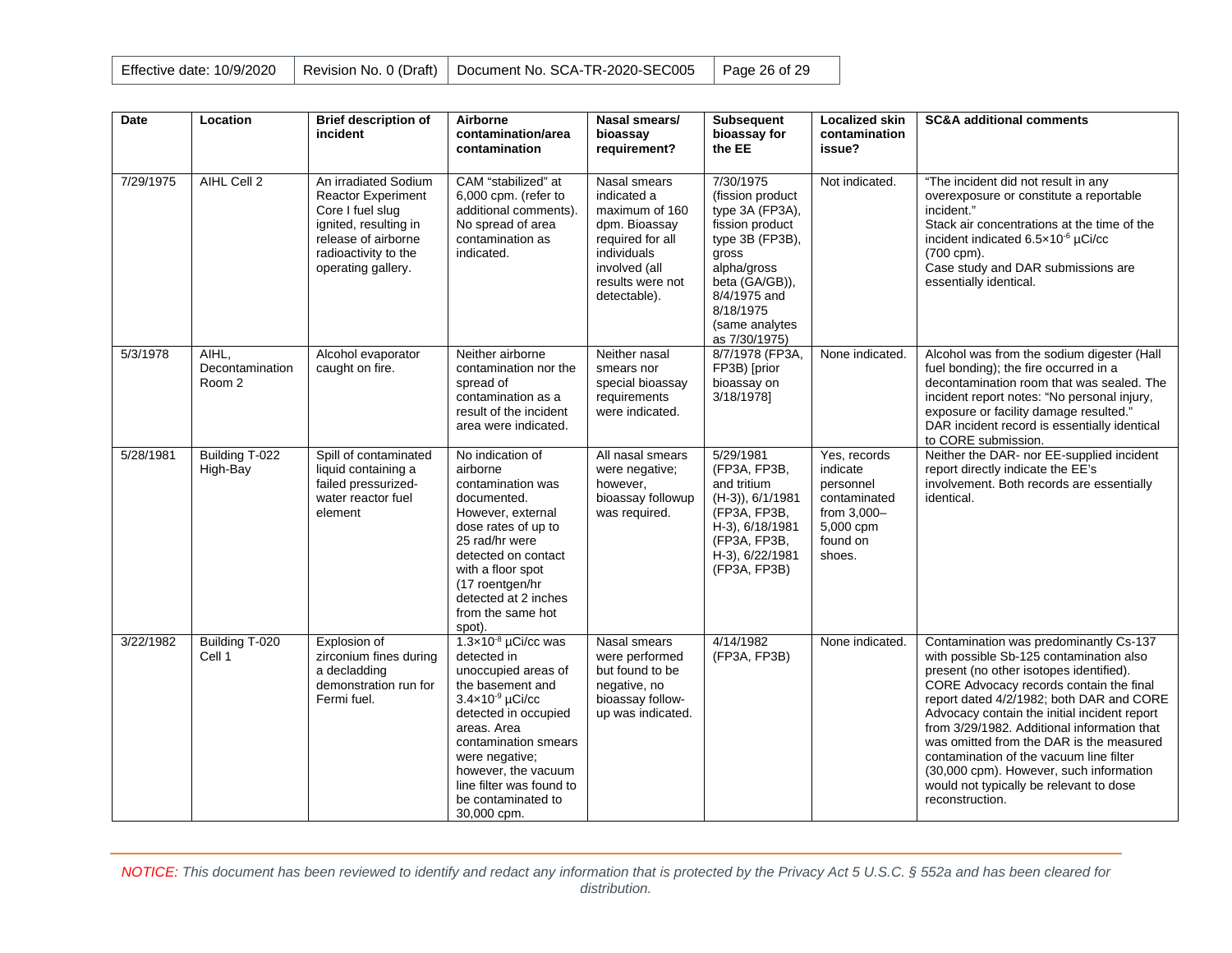|  | Effective date: 10/9/2020   Revision No. 0 (Draft)   Document No. SCA-TR-2020-SEC005   Page 27 of 29 |  |
|--|------------------------------------------------------------------------------------------------------|--|
|  |                                                                                                      |  |

| <b>Date</b> | Location                                                      | <b>Brief description of</b><br>incident                                                                                                  | Airborne<br>contamination/area<br>contamination                                                                                                                                     | Nasal smears/<br>bioassay<br>requirement?                                                                                                                                               | <b>Subsequent</b><br>bioassay for<br>the EE                                                                                                                            | <b>Localized skin</b><br>contamination<br>issue?                                                                     | <b>SC&amp;A additional comments</b>                                                                                                                                                                                                                                                                                                                              |
|-------------|---------------------------------------------------------------|------------------------------------------------------------------------------------------------------------------------------------------|-------------------------------------------------------------------------------------------------------------------------------------------------------------------------------------|-----------------------------------------------------------------------------------------------------------------------------------------------------------------------------------------|------------------------------------------------------------------------------------------------------------------------------------------------------------------------|----------------------------------------------------------------------------------------------------------------------|------------------------------------------------------------------------------------------------------------------------------------------------------------------------------------------------------------------------------------------------------------------------------------------------------------------------------------------------------------------|
| 7/13/1982   | Rockwell<br>International Hot<br>Laboratory (RIHL)<br>$-7020$ | Fuel pin was crushed<br>and loaded into<br>transfer tube, which<br>was found to be<br>leaking.                                           | No significant<br>airborne<br>contamination was<br>detected; however,<br>associated equipment<br>was found to be<br>contaminated with an<br>unspecified amount of<br>radioactivity. | Nasal smears<br>were performed<br>but all were<br>negative for<br>contamination.<br>However, blood<br>and fecal<br>sampling was<br>required as a<br>result of the<br>incident.          | 7/14/1982 (2<br>samples, FP3A,<br>FP3B),<br>7/14/1982<br>(fecal, FP3A,<br>FP3B),<br>7/15/1982<br>(FP3A, FP3B),<br>7/18/1982<br>(plutonium<br>type A analysis<br>(PUA)) | Yes, up to<br>350,000 dpm<br>alpha on<br>hands, elbows,<br>shoulders, shirt,<br>pants, shoe<br>covers, and<br>shoes. | EE had 50,000 cpm alpha contamination,<br>but the location is not stated.<br>DAR redacts all names involved in the<br>incident and includes redaction of the EE's<br>name with 50,000 cpm alpha via survey<br>meter and the requirement for blood and<br>fecal sampling. Documentation supplied by<br>the EE does show the names of the<br>individuals involved. |
| 10/11/1983  | T020 Cell 3 Face                                              | Back siphoning of<br>contamination into<br>clean distilled water.<br>Contaminated water<br>subsequently spilled<br>in the shop area.     | No significant<br>airborne radioactivity<br>was detected:<br>however, area<br>contamination rates<br>ranged from 6,000<br>$dpm/15cm2$ to greater<br>than 450,000<br>$dpm/15cm2$ .   | Nasal smears<br>were performed:<br>however, all were<br>negative for<br>contamination.<br>Bioassay<br>followup was<br>required for<br>workers with<br>detectable skin<br>contamination. | 10/31/1983<br>(PUA),<br>4/16/1984<br>(PUA, FP3A,<br>FP3B)                                                                                                              | Yes, personnel<br>contamination<br>of workers'<br>hands ranged<br>up to<br>100,000 cpm.                              | Nature of hazardous material given as Cs-<br>137, Co-60, Trace TRU.<br>Area smears indicated ~0.01% alpha<br>activity (trace americium-241 found).<br>DAR- and EE-supplied document<br>submissions are essentially identical.                                                                                                                                    |
| 10/15/1984  | <b>T020 Cell 3</b>                                            | Alcohol fire containing<br>MFP during<br>decontamination<br>operations prior to<br>servicing a laser. No<br>nuclear fuel was<br>present. | No airborne<br>contamination was<br>indicated, and no<br>surveys or smears of<br>personnel are<br>mentioned in the<br>incident report.                                              | No nasal smears<br>or followup<br>bioassay were<br>required as a<br>result of this<br>incident.                                                                                         | 10/15/1984<br>(FP3A, FP3B),<br>11/16/1984<br>(PUA)                                                                                                                     | No.                                                                                                                  | Report indicates no release to the<br>environment (i.e., no increase in stack<br>monitor activity was detected).<br>DAR and CORE Advocacy incident<br>documents are essentially identical.                                                                                                                                                                       |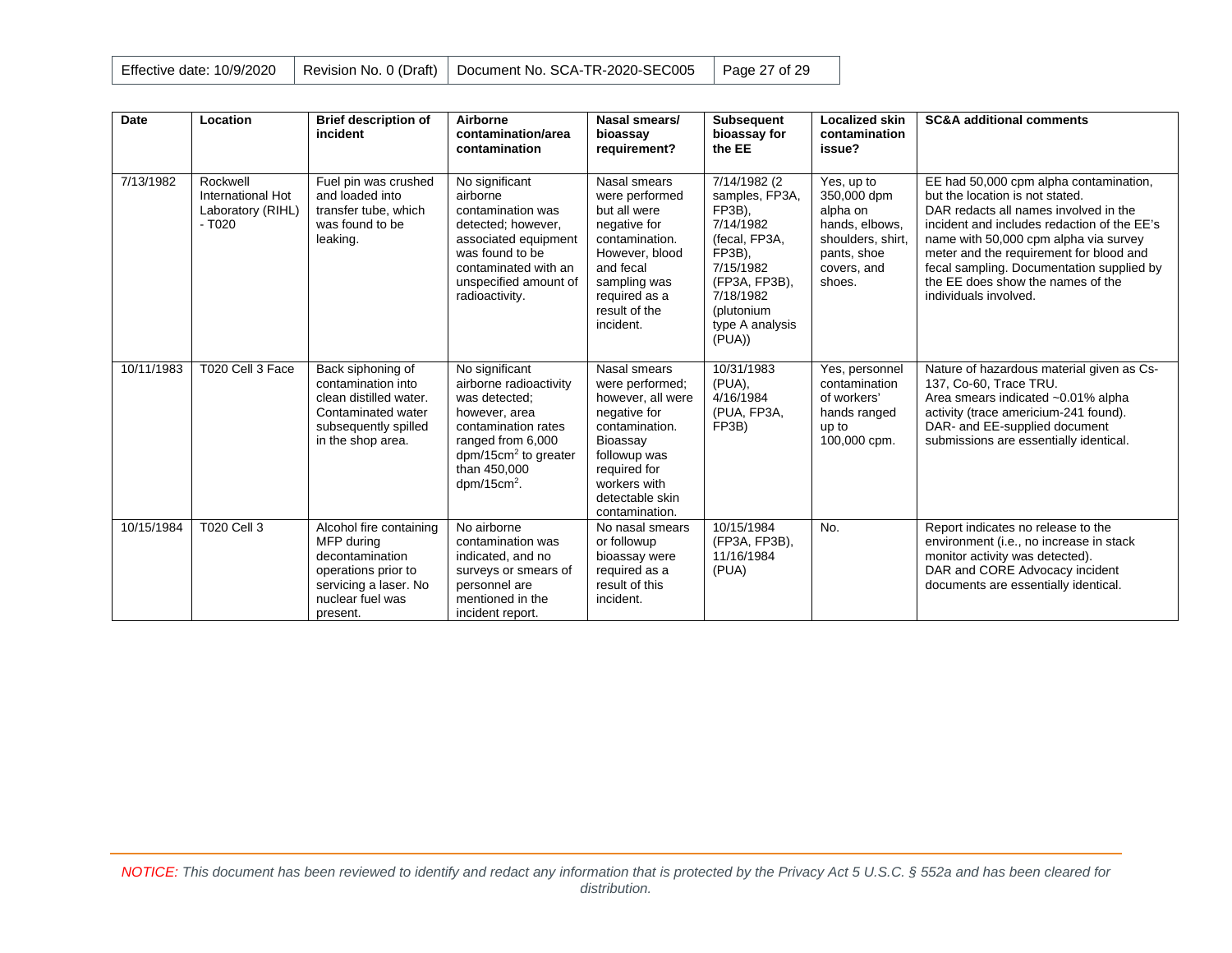| Effective date: 10/9/2020 |  | Revision No. 0 (Draft)   Document No. SCA-TR-2020-SEC005   Page 28 of 29 |  |
|---------------------------|--|--------------------------------------------------------------------------|--|
|---------------------------|--|--------------------------------------------------------------------------|--|

| <b>Date</b> | Location                                                           | <b>Brief description of</b><br>incident                                                                                                                                                                                   | Airborne<br>contamination/area<br>contamination                                                                                                                                                                                    | Nasal smears/<br>bioassay<br>requirement?                                                       | <b>Subsequent</b><br>bioassay for<br>the EE                                                                                                               | <b>Localized skin</b><br>contamination<br>issue? | <b>SC&amp;A additional comments</b>                                                                                                                                                                                                                                                                                                                                                                                                                                                                                                                                                                                                                                                                                                                                                                                                                                                                                                                                                               |
|-------------|--------------------------------------------------------------------|---------------------------------------------------------------------------------------------------------------------------------------------------------------------------------------------------------------------------|------------------------------------------------------------------------------------------------------------------------------------------------------------------------------------------------------------------------------------|-------------------------------------------------------------------------------------------------|-----------------------------------------------------------------------------------------------------------------------------------------------------------|--------------------------------------------------|---------------------------------------------------------------------------------------------------------------------------------------------------------------------------------------------------------------------------------------------------------------------------------------------------------------------------------------------------------------------------------------------------------------------------------------------------------------------------------------------------------------------------------------------------------------------------------------------------------------------------------------------------------------------------------------------------------------------------------------------------------------------------------------------------------------------------------------------------------------------------------------------------------------------------------------------------------------------------------------------------|
| 8/29/1986   | T055, Nuclear<br><b>Materials</b><br>Development<br>Facility, SSFL | Water overflowed<br>from Radioactive<br><b>Material Disposal</b><br>Facility transfer tank.                                                                                                                               | No airborne<br>contamination was<br>indicated, and no<br>surveys or smears of<br>personnel indicated<br>measurable<br>contamination (refer<br>to additional<br>comments).                                                          | No nasal smears<br>or followup<br>bioassay were<br>required as a<br>result of this<br>incident. | 9/3/1986 (FP3A,<br>FP3B),<br>11/24/1986<br>(FP3A, FP3B,<br>(refer to<br>comments))                                                                        | No.                                              | The incident report notes: "No beta activity<br>was found. The wet area was outlined with<br>yellow paint. An alpha survey was done<br>after the asphalt dried. The meter acted<br>sometimes as though there was activity, but<br>a gamma scan of the debris found the<br>asphalt to be clean the relatively clean<br>water slowly filled to the top of the transfer<br>tank, and that is what spilled out on the<br>asphalt got our hands wet during the<br>containment of the water. At first we thought<br>[the EE's] hands were contaminated and<br>[the EE] was instructed to wash. Later we<br>realized the meter was faulty. My hands did<br>not become contaminated.'<br>Bioassay results on 11/24 appear to have<br>something listed as "900," but no extra<br>result is apparent.<br>The DAR redacts the names of workers<br>involved, where documentation supplied by<br>CORE Advocacy indicates the EE was<br>involved. Otherwise, the incident reports are<br>essentially identical. |
| 8/26/1991   | <b>RIHL Operating</b><br>Gallery                                   | Sandblasting during<br>decontamination and<br>decommissioning<br>caused contamination<br>barrier plugs to "blow<br>out." Dry grit was<br>discharged into the<br>Operating Gallery,<br>which is a non-<br>controlled area. | Area CAMs did not<br>detect any elevated<br>levels of airborne<br>activity. Area<br>contamination<br>surveys indicated<br>1,000 dpm/100cm <sup>2</sup> in<br>spill area and 300-<br>500 dpm/100 $cm2$ in<br>the Operating Gallery. | No nasal smears<br>or followup<br>bioassay were<br>required as a<br>result of this<br>incident. | No bioassay<br>results are<br>available for the<br>EE; however,<br>the EE was<br>counted via<br>WBC for<br>MFP/activation<br>products in<br>January 1992. | None indicated.                                  | Under "Personnel Radiation Protection" in<br>the Occurrence Report, none of the options<br>are checked (options include Radiation<br>Exposure, Personnel Contamination, and<br>Internal Uptake).<br>The incident documentation notes:<br>"Radiological Significance: Initial large area<br>Masslinn wipes in area showed<br>contamination levels of approximately<br>1000 dpm/100 $cm2$ in the spill area, and 300-<br>500 dpm/100cm <sup>2</sup> on the entire floor of the<br>operating gallery. The continuous air<br>monitor was in service and did not alarm or<br>show any indication of increased airborne<br>radioactivity."<br>DAR redacts name of workers involved;<br>however, documentation supplied by the EE<br>does show the EE's name.                                                                                                                                                                                                                                            |